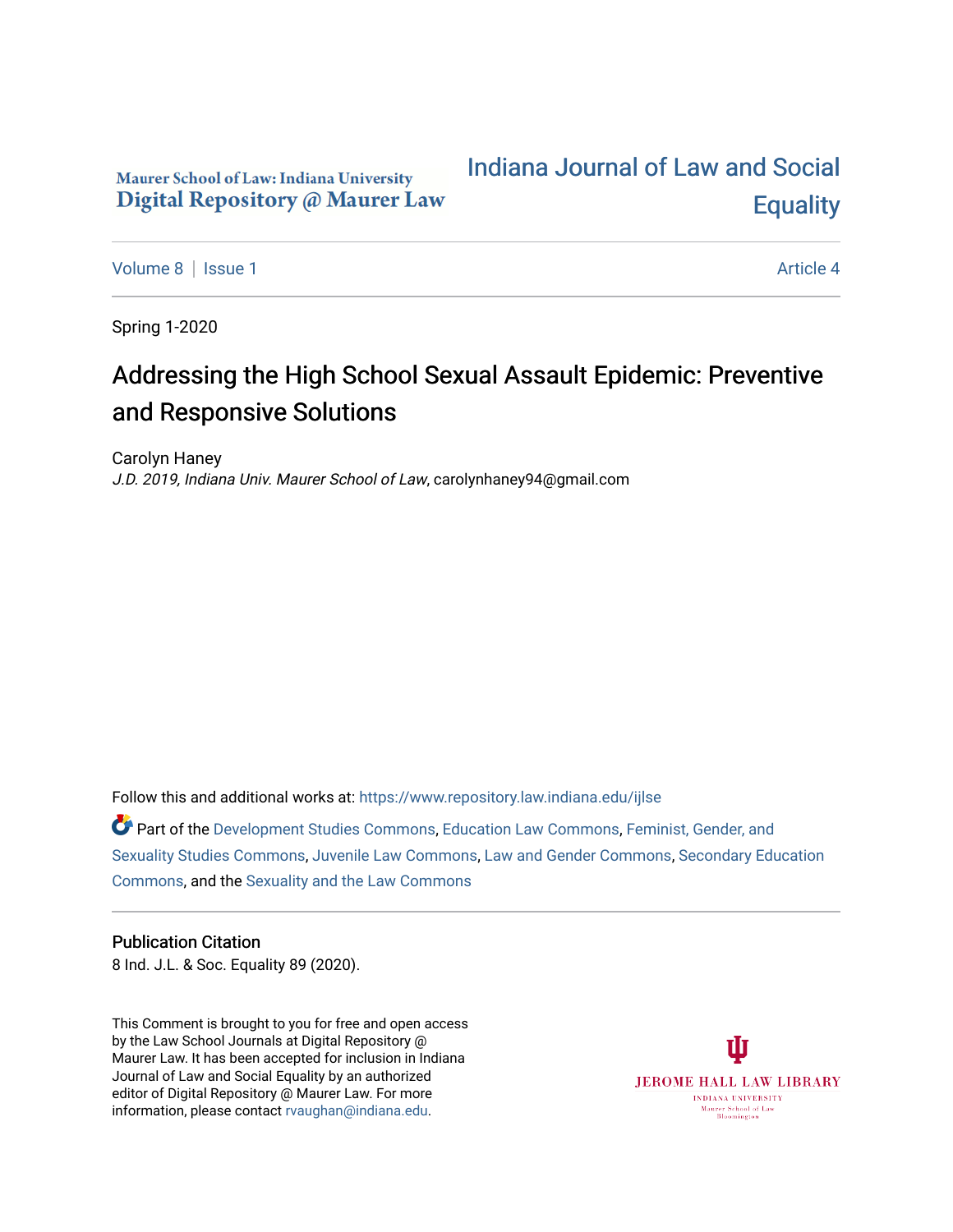## **COMMENT**

## **Addressing the High School Sexual Assault Epidemic: Preventive and Responsive Solutions**

Carolyn A. Haney\*

## **INTRODUCTION**

 $\overline{a}$ 

 "Me, too." With those words, a startling number of men and women shared their stories of sexual assault and harassment.1 On October 15, 2017, actress Alyssa Milano posted on Twitter: "Suggested by a friend: If all the women who have been sexually harassed or assaulted wrote 'Me too' as a status, we might give people a sense of the magnitude of the problem."2 Within a day, #MeToo was used on Twitter more than half a million times.3 On Facebook, 4.7 million users were involved in a conversation about "Me too" within 24 hours "with more than 12 million posts, comments, and reactions."4 Not only has this movement highlighted the voices of survivors, but many successful men have been terminated, suspended, and publicly condemned for harassing or assaulting men and women.5 Bill O'Reilly, Roger Ailes, Harvey Weinstein,<sup>6</sup> Kevin Spacey,<sup>7</sup> and Louis C.K.<sup>8</sup> are just a few of the powerful men who have been impacted by allegations of sexual assault and harassment.

While only recently thrust into the public spotlight, the campaign leading to #MeToo began over ten years ago. Activist Tarana Burke sought to create a bond between survivors of sexual assault after hearing a story from a young girl at

5 *See, e.g.*, *#MeToo: A Timeline of Events*, CHI. TRIB. (July 19, 2019), https://www.chicagotribune.com/lifestyles/ct-me-too-timeline-20171208-htmlstory.html; Gillian B. White, *America's Sexual-Assault Epidemic*, THE ATLANTIC (Oct. 21, 2017), https://www.theatlantic.com/business/archive/2017/10/weinstein-sexual-assault/543582/;/.

Indiana University Maurer School of Law, J.D. 2019. Thank you to the Indiana Journal of Law and Social Equality for their consideration and efforts during the publication process, and to Gustavo Jimenez for his unwavering encouragement and support.

<sup>1</sup> *See, e.g.*, *About*, ME TOO (last updated 2018), https://metoomvmt.org/about/; Sophie Gilbert, *The Movement of #MeToo*, ATLANTIC (Oct. 16, 2017), https://www.theatlantic.com/entertainment/archive/2017/10/themovement-of-metoo/542979/;/.

<sup>2</sup> Alyssa Milano (@Alyssa\_Milano), TWITTER (Oct. 15, 2017, 2:21 PM), https://twitter.com/alyssa\_milano/status/919659438700670976?lang=en.

<sup>&</sup>lt;sup>3</sup> Lisa Respers France, *#MeToo: Social Media Flooded with Personal Stories of Assault*, CNN (Oct. 16, 2017), http://www.cnn.com/2017/10/15/entertainment/me-too-twitter-alyssa-milano/index.html.

<sup>4</sup> Cassandra Santiago & Doug Criss, *An Activist, a Little Girl, and the Heartbreaking Origin of 'Me Too,'* CNN (Oct. 17, 2017), http://www.cnn.com/2017/10/17/us/me-too-tarana-burke-origin-trnd/index.html.

<sup>6</sup> *See, e.g.*, White, *supra* note 5.

<sup>7</sup> *E.g.*, Sandra Gonzalez & Chloe Melas, *'House of Cards' Writers Racing Against the Clock to Rewrite Show*, CNN (Nov. 10, 2017), http://money.cnn.com/2017/11/10/media/house-of-cards-writers/index.html.

<sup>8</sup> *E.g.*, *Louis C.K. Responds to Accusations: 'These Stories Are True'*, N.Y. TIMES (Nov. 10, 2017), https://www.nytimes.com/2017/11/10/arts/television/louis-ck-statement.html.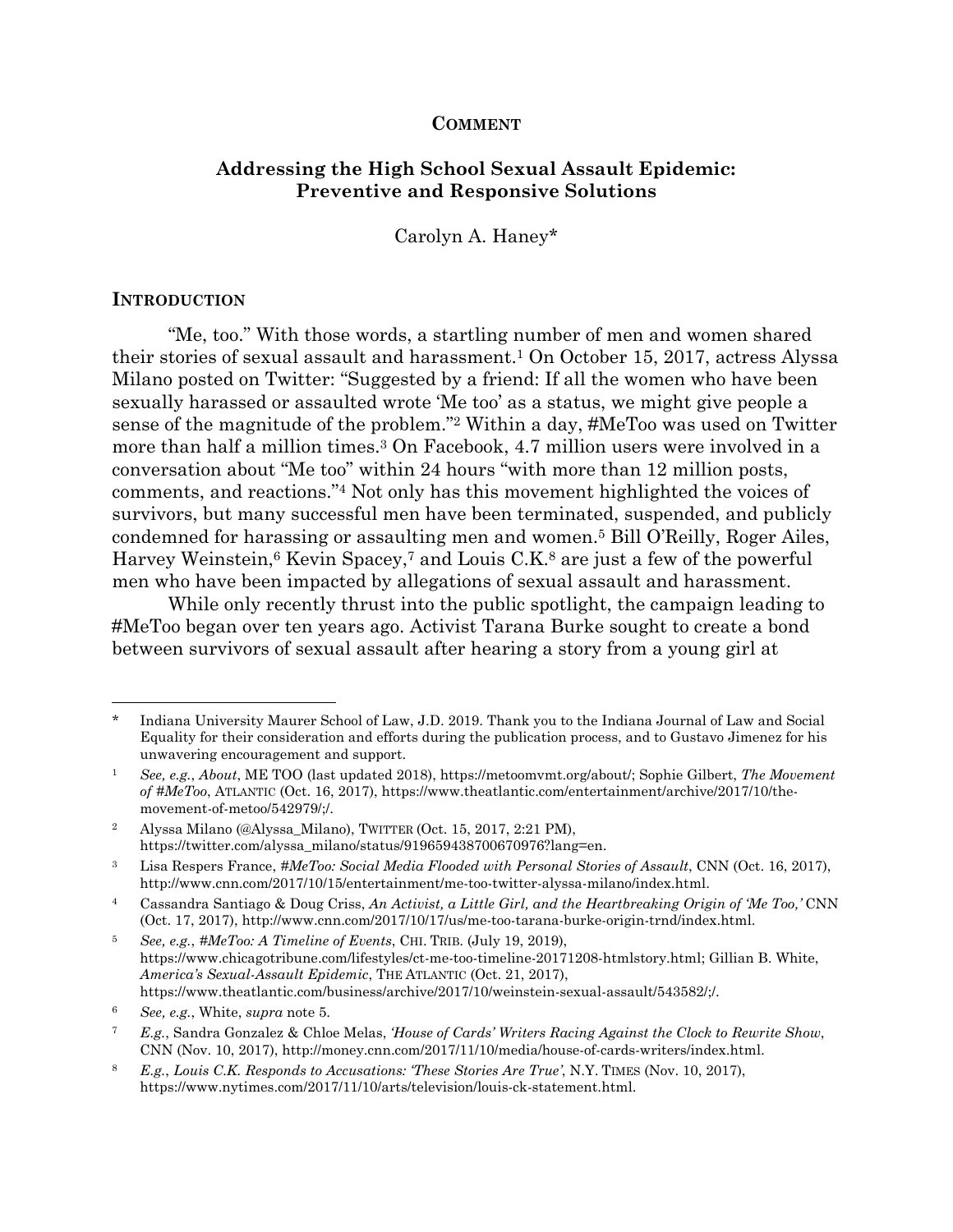summer camp who was abused by her stepfather.9 While the sexual assault awareness movement has recently gained momentum with the #MeToo campaign, the problem of sexual violence has existed for centuries.10

Survivors of sexual assault experience a number of psychological and mental consequences, including guilt, shame, anger, distrust, confusion, and denial.11 Survivors12 are also at risk of experiencing major depression, nightmares, flashbacks, anxiety, eating disorders, and low self-esteem.13 Additionally, survivors often develop Post Traumatic Stress Disorder (PTSD).14 One study found that 94% of rape victims will experience PTSD symptoms within two weeks of the assault.15 The psychological ramifications of sexual assault can be deadly for some victims: 33% of rape victims will contemplate suicide, and 13% will actually attempt to end their lives.16 Abused teenagers also tend to have problems in school and with their academic performance.17

Sexual assault has a number of physical consequences. These include an increased risk of substance abuse.18 Rape victims are more likely to use drugs than the general public—approximately three and a half times more likely to use marijuana, six times more likely to use cocaine, and ten times more likely to use other major drugs.19 Sexual assault can also lead to changes in eating or sleeping

<sup>9</sup> *See* Santiago & Criss, *supra* note 4.

<sup>10</sup> *See generally* Carolyn A. Conley, *Sexual Violence in Historical Perspective*, *in* OXFORD HANDBOOK OF GENDER, SEX, AND CRIME (Rosemary Gartner & Bill McCarthy eds., 2014) (providing a historical perspective on sexual assault).

<sup>11</sup> *See id.*; *Effects of Sexual Assault and Rape*, JOYFUL HEART FOUNDATION, http://www.joyfulheartfoundation.org/learn/sexual-assault-rape/effects-sexual-assault-and-rape (last visited Jan. 9, 2020); *Effects of Sexual Violence*, RAINN, https://www.rainn.org/effects-sexual-violence (last visited Jan. 9, 2020).

<sup>&</sup>lt;sup>12</sup> There is some debate about whether to refer to individuals who have experienced sexual assault or harassment as survivors or as victims. *See, e.g.*, *Key Terms and Phrases*, RAINN , https://www.rainn.org/articles/key-terms-and-phrases. (last updated 2019). This Comment takes the stance that both are appropriate terminology and individuals may decide which term to use to identify themselves. This Comment will use them interchangeably.

<sup>13</sup> *E.g.*, *Impact of Sexual Violence: Fact Sheet*, NAT'L SEXUAL VIOLENCE RESOURCE CTR., http://www.nsvrc.org/sites/default/files/NSVRC\_Publicication\_Factsheet\_Impact-of-sexual-violence.pdf (last updated 2010).

<sup>14</sup> *Id.*

<sup>15</sup> *Victims of Sexual Violence: Statistics*, RAINN, https://www.rainn.org/statistics/victims-sexual-violence (last visited Jan. 9, 2020) (citing Barbara Olasov Rothbaum, Edna B. Foa, David S. Rigs, Tamera Murdock & William Walsh, *A Prospective Examination of Post-Traumatic Stress Disorder in Rape Victims*, 5 J. Traumatic Stress 455 (1992)).

<sup>16</sup> *Id.* (citing Nat'l Victim Ctr. & Crime Victims Research and Treatment Ctr., *Rape in America: A Report to the Nation* (1992)).

<sup>17</sup> Amy M. Young, Melissa Grey & Carol J. Boyd, *Adolescents' Experience of Sexual Assault by Peers: Prevalence and Nature of Victimization Occurring Within and Outside of School*, 38 J. Youth Adolescence 1072, 1073-74 (2009).

<sup>18</sup> *Impact of Sexual Violence: Fact Sheet, supra* note 13*.*

<sup>19</sup> *Victims of Sexual Violence: Statistics*, *supra* note 15.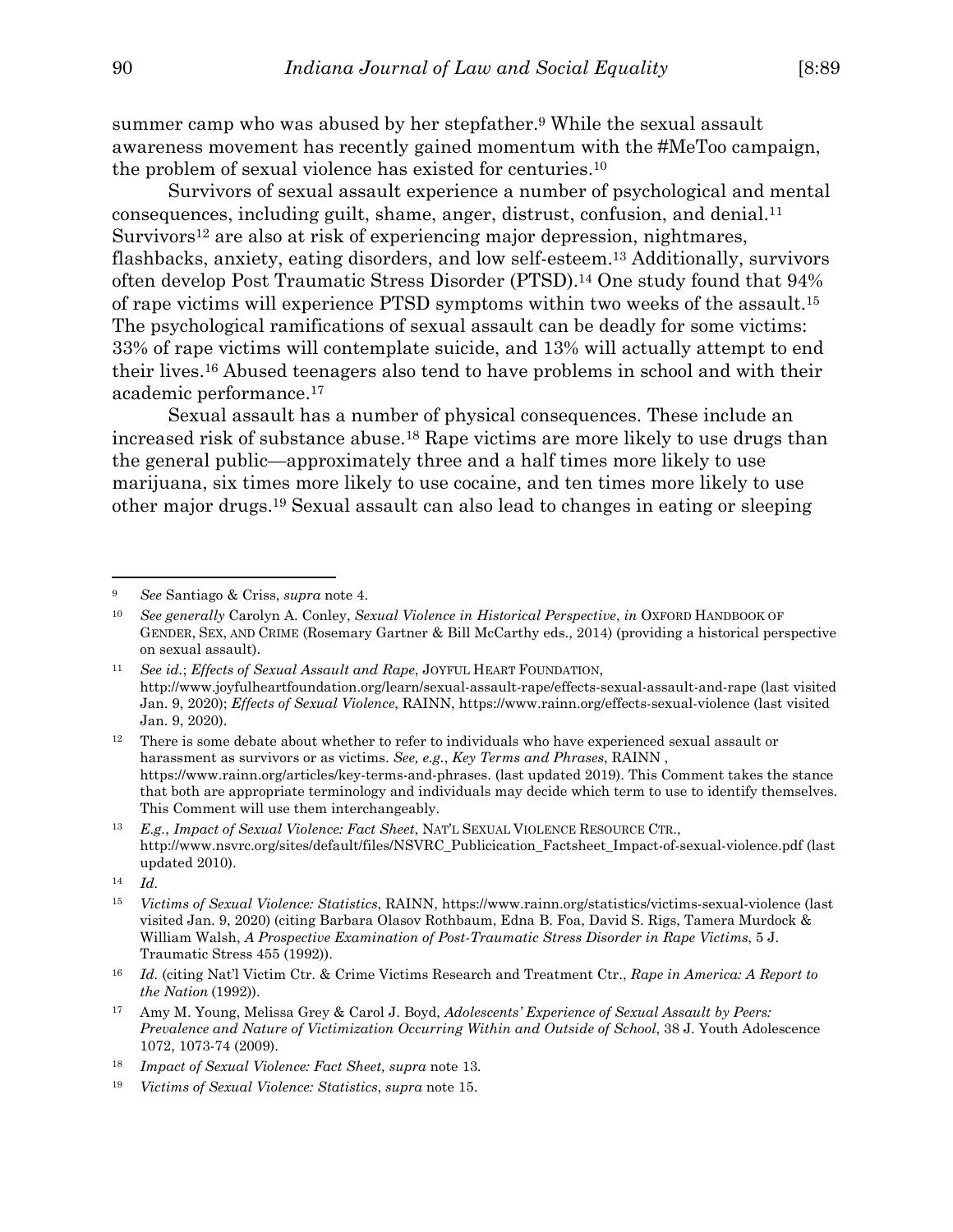patterns, physical injury, pregnancy, and a risk of contracting a sexually transmitted disease.20

 Additionally, experiencing sexual assault as a teenager can increase an individual's chances of being victimized again in the future.21 The National Council on Crime and Delinquency reports that "[s]tudies have found that the best predictor of future victimization is past victimization—holding true for all types of crimes . . . [including] rape and sexual assault."22 While reasons for this repeated victimization are unclear, this uncertainty provides even more incentive to prevent the assaults from occurring in the first place.23

 Sexual assault also impacts a survivor's community. Communities may feel fear, disbelief, or anger when a sexual assault occurs.24 Communities may be divided when some individuals support the survivor and other individuals feel as though the perpetrator has been unfairly accused or treated unjustly. Community division was illustrated in an episode of *20/20*, documenting the story of Spanish Fort, Alabama, where the alleged rape of a fifteen-year-old resulted in the arrest of a popular student-athlete.25 The community response was so negative that the family of the alleged victim sold their home and moved away.26

In addition to these negative relational consequences, sexual assault has serious financial costs: medical costs, criminal justice costs, mental health services costs, and lost contributions from victims. The U.S. Department of Justice has estimated that the cost of sexual assault is approximately \$450 billion per year, with rape being the costliest at \$127 billion per year.<sup>27</sup>

 Acknowledging these serious consequences, and formulating solutions, is especially important when viewed in the shadow of just how many individuals will become a victim of sexual violence, as described in Part I.28 Fortunately, both federal and state governments have recently begun addressing the sexual assault epidemic, which is most prevalent on college campuses.29 Though the federal government's response to college campus sexual assault is commendable, it in large

<sup>20</sup> *E.g.*, *Impact of Sexual Violence: Fact Sheet*, *supra* note 13.

<sup>21</sup> Young et. al., *supra* note 17; *Effects of Child Sexual Abuse on Victims*, NAT'L CTR. FOR VICTIMS OF CRIME, https://victimsofcrime.org/media/reporting-on-child-sexual-abuse/effects-of-csa-on-the-victim (last updated 2011); *Sexual Revictimization Research Brief*, NAT'L SEXUAL VIOLENCE RESOURCE CTR. (2012), https://www.nsvrc.org/sites/default/files/publications\_NSVRC\_ResearchBrief\_Sexual-Revictimization.pdf.

<sup>&</sup>lt;sup>22</sup> MADELINE WORDES & MICHELL NUNEZ, NAT'L COUNCIL ON CRIME & DELINQ., OUR VULNERABLE TEENAGERS: THEIR VICTIMIZATION, ITS CONSEQUENCES, AND DIRECTIONS FOR PREVENTION AND INTERVENTION 1, 11 (May 2002), https://victimsofcrime.org/docs/Documents/teen\_victim\_report.pdf?sfvrsn=0.

<sup>23</sup> *Id.*

<sup>24</sup> *Impact of Sexual Violence: Fact Sheet supra* note 13.

<sup>25</sup>*20/20: Behind the Closed Door* (ABC television broadcast June 2, 2017). 26 Joseph Diaz, Keturah Gray & Alexa Valiente, *Teen's Accusation of Rape Against High School Football Star Divides Alabama Town*, ABC NEWS (June 2, 2017), http://abcnews.go.com/US/teens-accusation-rape-highschool-football-star-divides/story?id=47770337.

<sup>27</sup> *Impact of Sexual Violence: Fact Sheet*, *supra* note 13.

<sup>28</sup> *See infra*, Part I.

<sup>29</sup> *See, e.g.*, *Protecting Students from Sexual Assault*, U.S. DEP'T. OF JUST., https://www.justice.gov/ovw/protecting-students-sexual-assault (last updated Nov. 5, 2018).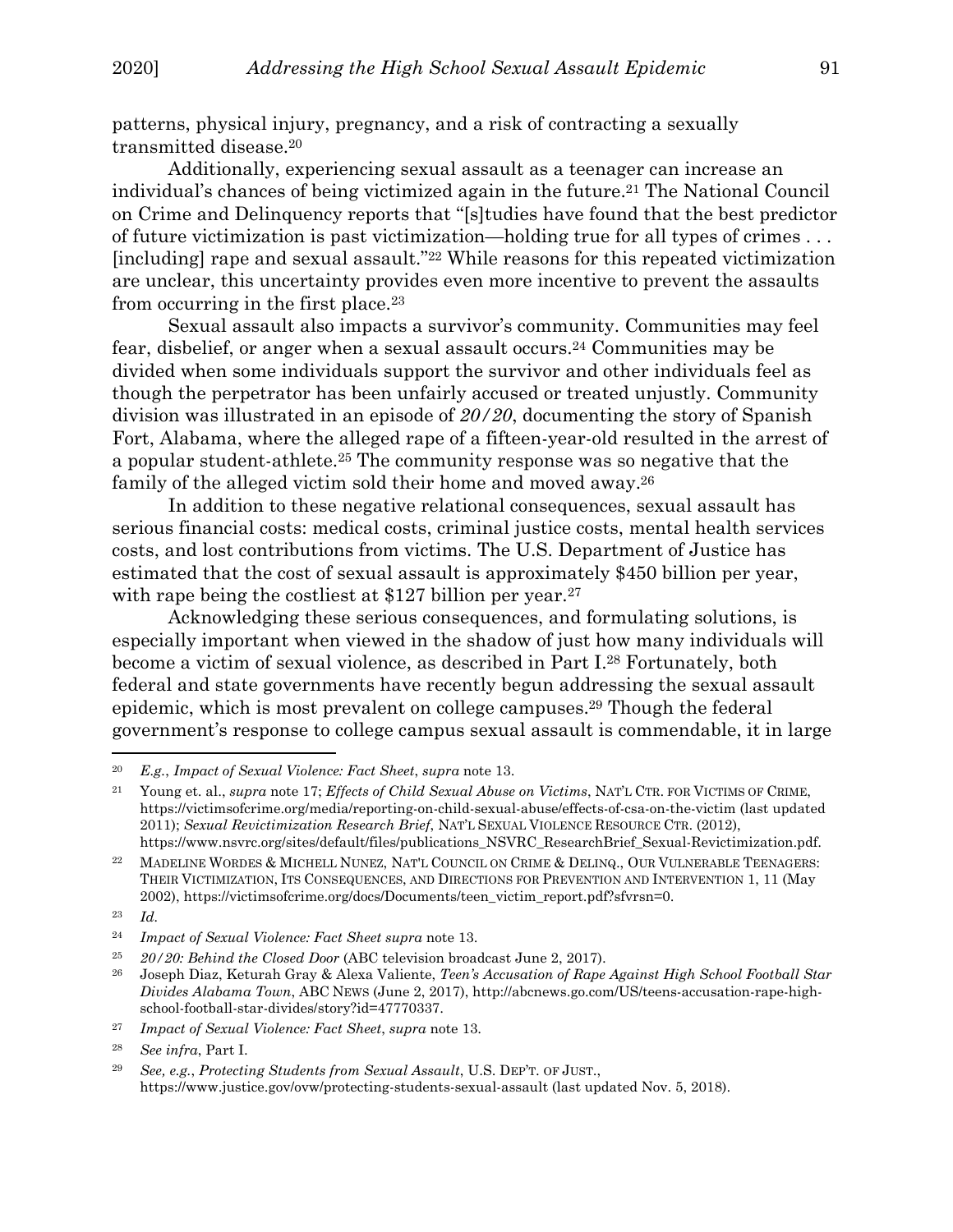part overlooks sexual violence that occurs in other settings.30 Therefore, the focus of this Comment is the importance of addressing high school sexual violence.

Waiting until college to address sexual assault makes it less likely that interventions will be effective.31 Students' attitudes and sexual behaviors are formed during adolescence, and high schools can serve as a training ground for sexual predators.32 The call for earlier response comes from people with an array of different disciplines and backgrounds, including law enforcement officials, parents, educators, and activists.33 In the words of Annie Clark, co-founder and executive director of End Rape on Campus: "The topic of sexual violence on campus has gotten a lot of attention, but college perpetrators come in as perp[etrators]. If the first time we're talking about consent and healthy relationships is age 18, that's too late."34 This view is echoed by Professor Paul Schewe, who noted that "college is just way too late," and by recent high school graduate Otto Zaccardo, who stated that sexual violence "starts to be part of your culture . . . by the time you get to college, it's second nature, it's already hardwired into our brain."35

 This Comment acknowledges that there are differing opinions regarding what the right method for sexual assault prevention or response is, as well as what constitutes consent. For instance, President Trump's administration, through Secretary of Education Betsy DeVos, rescinded some of the Obama administration's guidance on how colleges should address sexual assault.36 This difference in administrative guidance illustrates the complexity surrounding the issue and the tricky balance between protecting victims while also treating alleged perpetrators justly.37 While acknowledging that there are differing views on the matter, this Comment asserts that the problem of sexual assault on high school campuses should be addressed and makes recommendations as to possible solutions.38

By way of background, Part I will give more information on the issue of sexual assault among high school students, revealing how prevalent the problem is and highlighting media attention that the issue has received. Part II will explore

<sup>30</sup> *See, e.g.*, Elizabeth Zwerling, *Lawmakers Shift Campus Rape Conversation to High Schools*, WOMEN'S ENEWS (Dec. 7, 2015), http://womensenews.org/2015/12/lawmakers-shift-campus-rape-conversation-to-highschools/.

<sup>31</sup> *See* Cindy Long, *The Secret of Sexual Assault in Schools*, NEA TODAY (Dec. 4, 2017), http://neatoday.org/2017/12/04/sexual-assault-in-schools/; Tovia Smith, *To Prevent Sexual Assault, Schools and Parents Start Lessons Early*, NPR (Aug. 9, 2016), http://www.npr.org/2016/08/09/487497208/to-preventsexual-assault-schools-and-parents-start-lessons-early.

<sup>32</sup> Jane Meredith Adams, *Experts Say Schools Must Do More to Address Early Signs of Sexual Harassment*, EDSOURCE (July 24, 2016), https://edsource.org/2016/experts-say-schools-must-do-more-to-address-earlysigns-of-sexual-harassment/565945.

<sup>33</sup> Smith, *supra* note 31.

<sup>34</sup> Zwerling, *supra* note 30.

<sup>35</sup> Smith, *supra* note 31.

<sup>36</sup> Valerie Strauss, *DeVos Withdraws Obama-era Guidance on Campus Sexual Assault. Read the Letter.,* WASH. POST (Sept. 22, 2017), https://www.washingtonpost.com/news/answer-sheet/wp/2017/09/22/devoswithdraws-obama-era-guidance-on-campus-sexual-assault-read-the-letter/?utm\_term=.cecbf27fec9a.

<sup>37</sup> *Id.*

<sup>38</sup> *See infra* Parts III, IV.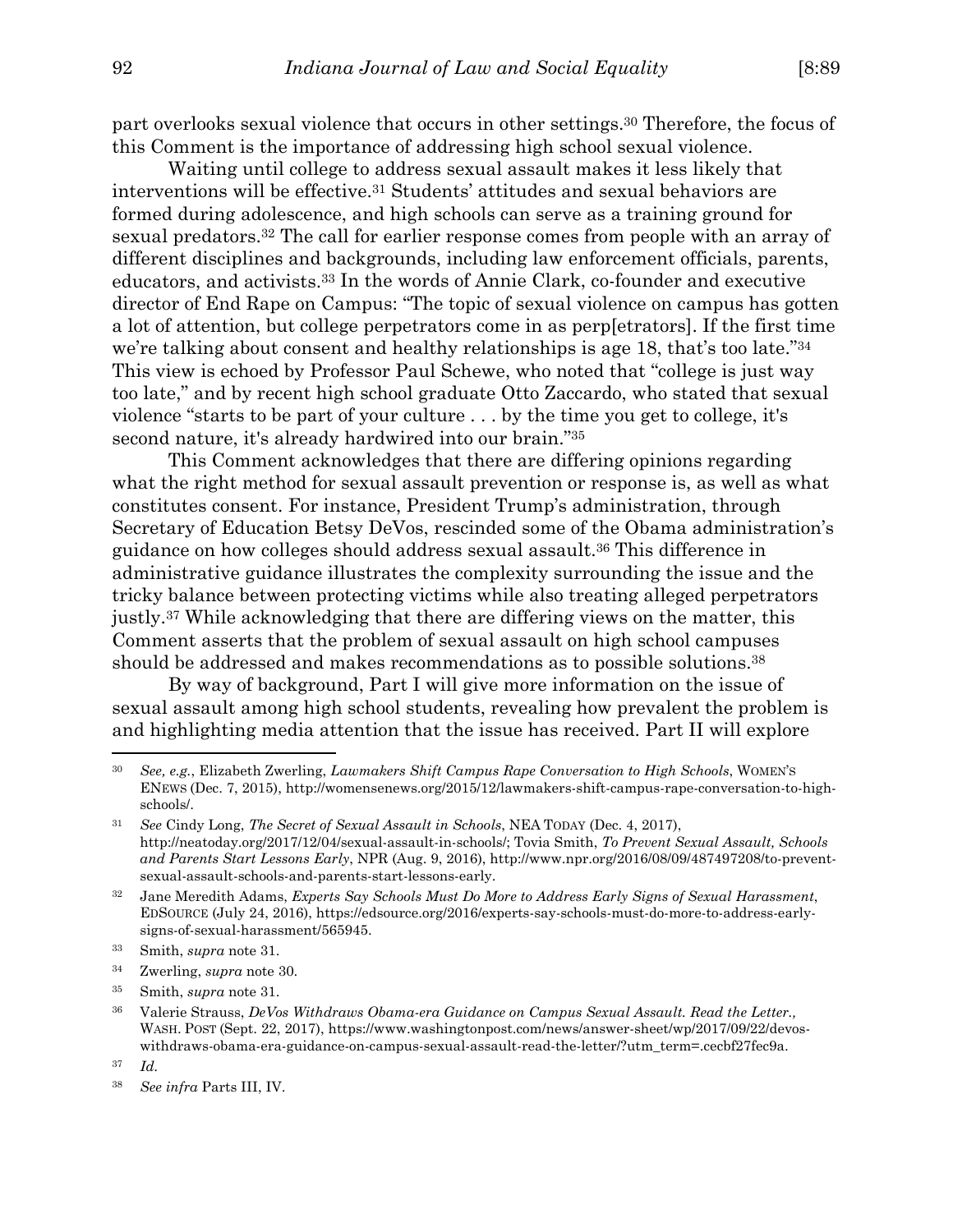some of the barriers that arise when thinking of possible solutions to the issue of high school assault, including the dismissal of sexual assault as bullying or hazing, the inadequate response by school administrators, differentiation between public and private high schools, privacy concerns relating to minors, and social pressure from varying viewpoints. Part III will identify preventive solutions, including mandatory consent education and information regarding sexual violence in high schools, better monitoring of those students who perpetrate sexual assaults, and mandated bystander intervention programs. Part IV will discuss responsive solutions, including mandatory reporting, mandatory school policy, and the possible use of technology to better report and address sexual assaults.

## **I. A BACKGROUND OF SEXUAL ASSAULT IN HIGH SCHOOLS**

 At the outset, it is worth noting that accurate statistics about sexual assault can be difficult to acquire. There is reason to believe that sexual assault is an underreported crime,<sup>39</sup> in part because of the stigma surrounding sexual assault and the survivor's fear of retaliation by the perpetrator. This stigma and fear often cause sexual assault victims to not report their experience.40 Furthermore, when sexual violence is reported, some incidents are categorized as physical violence or bullying instead of sexual assault, and these misclassified instances have an adverse impact on accurate data.41 There is also no public mandatory reporting of sexual assaults in high schools, and therefore, accurately tracking the number of sexual assaults that occur in high schools is difficult.42

Based on the statistics that have been reported, however, it is clear that sexual assault is prevalent among high school students. According to the Center for Disease Control ("CDC"), nearly 20% of women and 2.6% of men will be sexually assaulted in their lifetime.43 Of the female victims, approximately one-third will be first assaulted between the ages of eleven and seventeen.44 Examining high school sexual assault in particular, another study found that approximately half of high school girls and a quarter of high school boys had been sexually assaulted.45 This study's definition of sexual assault included forcible kissing, touching, and rape.46

<sup>39</sup> *See* WORDES & NUNEZ, *supra* note 22; Cynthia McCormick, *Advocates: Sexual Assaults Underreported in Schools*, CAPE COD TIMES (Mar. 5, 2017), http://www.capecodtimes.com/news/20170305/advocates-sexualassaults-underreported-in-schools.

<sup>40</sup> McCormick, *supra* note 39.

<sup>41</sup> Nan Stein, *A Rising Pandemic of Sexual Violence in Elementary and Secondary Schools: Locating a Secret Problem*, 12 DUKE J. GENDER L. & POL'Y 33, 33 (2005).

<sup>42</sup> Reese Dunklin, Emily Schmall & Michael Sirolly, *Student Sex Assault Reports and How They Vary by State*, ASSOCIATED PRESS: SCHOOLHOUSE SEX ASSAULT (May 1, 2017), https://www.ap.org/explore/schoolhouse-sexassault/student-sex-assault-reports-and-how-they-vary-by-state.html.

<sup>43</sup> CTR. FOR DISEASE CONTROL, PREVENTING SEXUAL VIOLENCE (2019), https://www.cdc.gov/violenceprevention/pdf/SV-Factsheet.pdf.

<sup>44</sup> *Id.*

<sup>45</sup> Young et al., *supra* note 17, at 1072.

<sup>46</sup> *Id.* at 1077.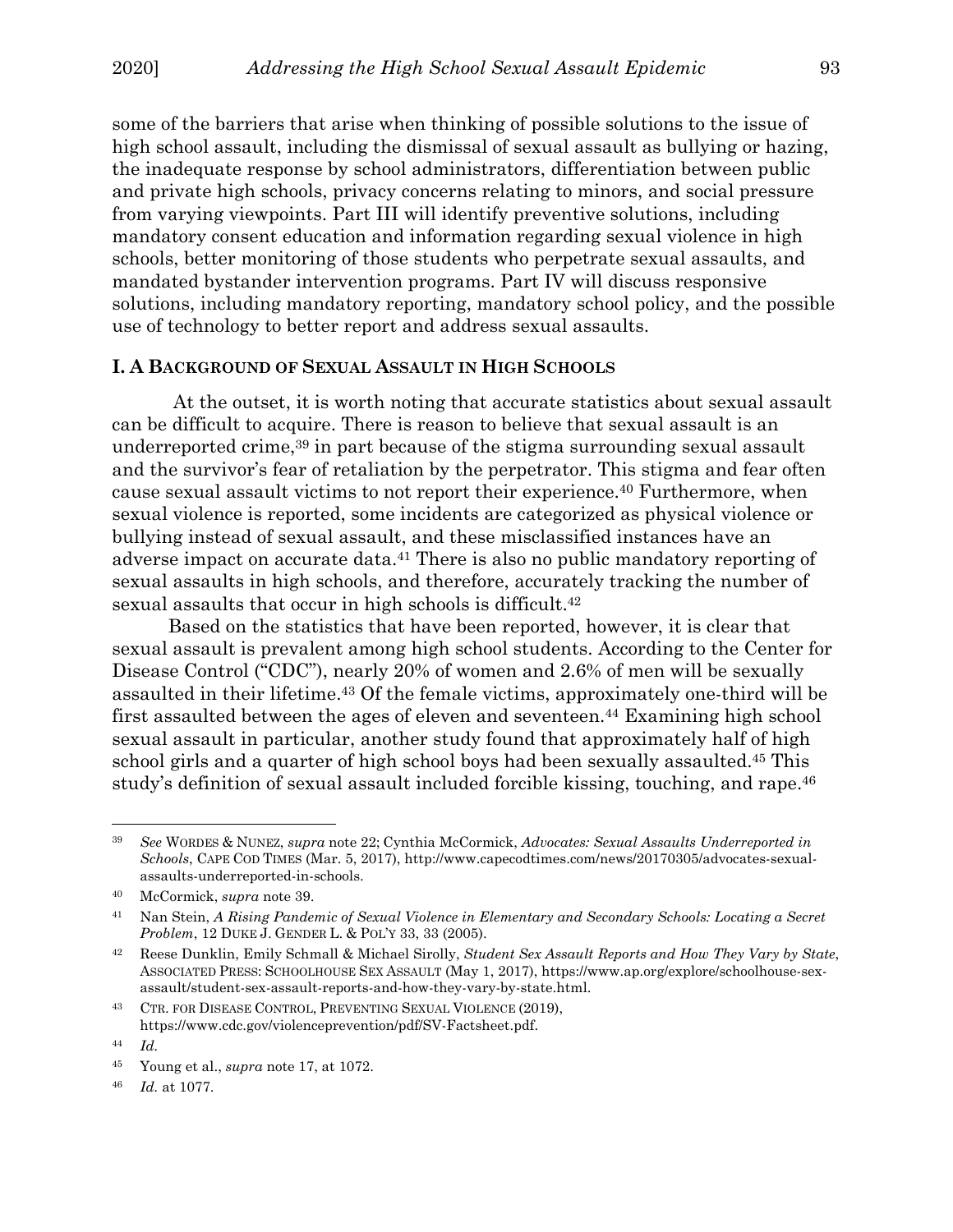An Associated Press study found that more than 800 police agencies reported at least one sexual assault (defined as rape, sodomy, penetration with an object, or unwanted fondling) during 2013 and 2014 that had occurred either at an elementary or a secondary school.<sup>47</sup> In that same two-year period, there were more than 2,800 reported cases of sexual assault involving more than 3,300 elementary and secondary school students.48 Additionally, in 2016, the Department of Education received eighty-three civil rights complaints related to the handling of sexual assault cases in K-12 schools—compared to the twenty-one complaints filed in 2014 and the eleven complaints filed in 2010.49 These statistics show that sexual assault is clearly occurring in high schools. It is important to note again that these numbers do not include sexual assaults that are mischaracterized or not reported. This statistical evidence is bolstered by the number of anecdotal examples discussed in the media, which illustrate the widespread nature of sexual assault amongst high school students.

 The media attention that high school sexual assault has recently received further demonstrates how many individuals are affected by sexual assault in high schools. High school sexual assault has gained acknowledgement across the media landscape, including film, newspaper, television, and social media. For example, the recent documentary *Audrie and Daisy* highlighted two alleged sexual assaults and sought to begin a conversation about the consequences that these assaults have on those who endure them.50 The film premiered at the 2016 Sundance Film Festival and won a 2016 Peabody Award.51 The film tells the story of Audrie Pott, who was a high school sophomore when she was allegedly sexually assaulted at a house party by her classmates in 2012. Audrie awoke to lewd messages written on her body, and pictures of the assault were shared on social media.52 Audrie committed suicide eight days after the assault occurred.53 The film also tells the story of Daisy Coleman, who was fourteen when she was allegedly sexually assaulted by a seventeen-year-old classmate in 2012.54 The alleged rapist then dropped Daisy off in

-

<sup>47</sup> *By the Numbers: Stats Revealed by AP Investigation of Student Sex Assaults*, ASSOCIATED PRESS: SCHOOLHOUSE SEX ASSAULT (May 1, 2017), https://www.ap.org/explore/schoolhouse-sex-assault/statsrevealed-by-ap-investigation-of-student-sex-assaults.html.

<sup>48</sup> *Id.*

<sup>49</sup> U.S. DEPT. OF EDUC., OFF. FOR CIV. RIGHTS, ACHIEVING SIMPLE JUSTICE: HIGHLIGHTS OF ACTIVITIES, OFFICE OF CIVIL RIGHTS 2009-2016 10 (2016), https://www2.ed.gov/about/reports/annual/ocr/achieving-simplejustice.pdf.

<sup>50</sup> *About the Film*, AUDRIE & DAISY, http://www.audrieanddaisy.com/about/ (last visited Sept. 3, 2019).

<sup>51</sup> *Audrie Pott Foundation*, AUDRIE & DAISY, https://audriepottfoundation.com/netflix-documentary (last visited Sept. 3, 2019).

<sup>52</sup> Randy Myers, *Audrie Pott's Tragic Story in Sundance Documentary*, MERCURY NEWS (Sept. 21, 2016), http://www.mercurynews.com/2016/01/24/saratoga-audrie-potts-tragic-story-in-sundance-documentary.

<sup>53</sup> *Id.* 

<sup>54</sup> Joseph Diaz & Lauren Effron, *Newly Released Documents, Tapes from Maryville Teen Alleged Rape Case Reveal New Details*, ABC NEWS (Apr. 3, 2014) http://abcnews.go.com/US/newly-released-documents-tapesmaryville-teen-alleged-rape/story?id=23164717.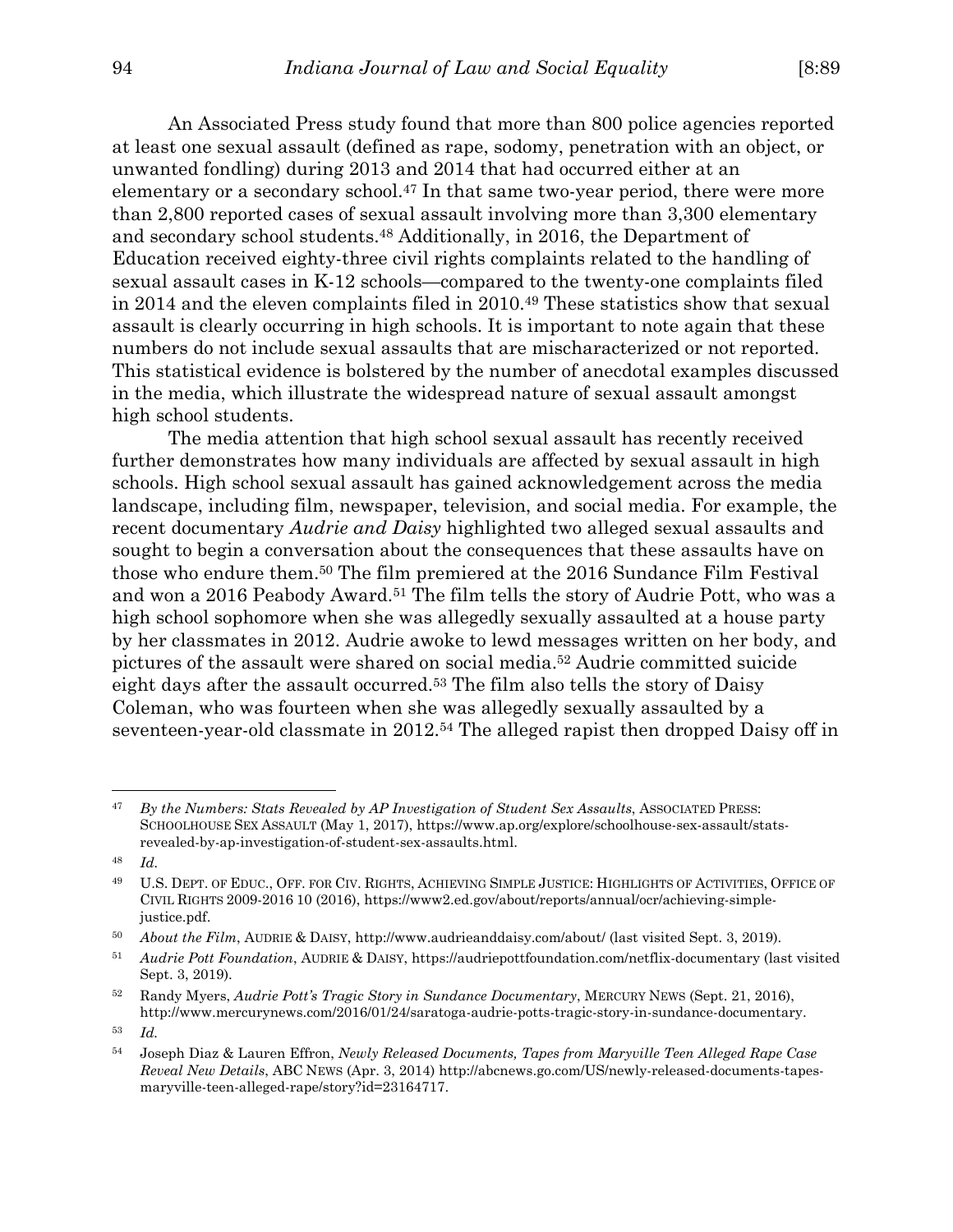front of her house in freezing temperatures.55 Following the assault, Daisy was bullied at school and harassed on social media, and eventually the family decided they needed to move away.56 Daisy has attempted suicide three times since the incident.57 This documentary highlighted the problem of high school sexual assault in a powerful, narrative way.

Newspapers have also played a role in uncovering the problem of high school sexual assault. The *Boston Globe* published a widely-discussed article on the decades-long prevalence of sexual abuse at private schools in New England.58 This article not only discusses the incredible number of alleged victims, but also how long this problem has been occurring, with stories dating back to the 1950s.<sup>59</sup> This report was strikingly similar to one published in the *New York Times*, in which an elite prep school in New Hampshire admitted to two decades of sexual abuse involving high school students.60

In addition to these well-known newspapers that have written about the issue, a student newspaper out of Kansas, *The Harbinger Online*, has responded to the problem of sexual assault in its own high school.61 The student newspaper published an article that reported statistics, gave a platform for students who had been sexually assaulted to share their stories, and shared information and resources about what different organizations at the school were doing to address the problem.62

Television and social media have also played a role in illustrating the prevalence of high school sexual assault. As mentioned in the preceding section, *20/20* aired an episode on June 2, 2017, which discussed a teenager at an Alabama high school who alleged that she was sexually assaulted by a popular football player.63 The ABC drama *American Crime* focused its second season on a sexual assault occurring at an Indianapolis high school, which was strikingly similar to an incident that occurred in central Indiana at Carmel High School in 2010.<sup>64</sup>

<sup>55</sup> *Id.*

<sup>56</sup> *Id*.

<sup>57</sup> Diana Reese, *Daisy Coleman, Alleged Rape Victim, Attempts Suicide Again*, WASH. POST (Jan. 7, 2014), https://www.washingtonpost.com/blogs/she-the-people/wp/2014/01/07/daisy-coleman-alleged-rape-victimattempts-suicide-again/?utm\_term=.1d1d49af3142.

<sup>58</sup> Jenn Abelson, Bella English, Jonathan Saltzman & Todd Wallack, *Private Schools, Painful Secrets*, BOSTON GLOBE, https://www.bostonglobe.com/metro/2016/05/06/private-schools-painfulsecrets/OaRI9PFpRnCTJxCzko5hkN/story.html (last visited Sept. 3, 2019).

<sup>59</sup> *Id.* 

<sup>60</sup> Jess Bidgood, *St. Paul's School Acknowledges Decades of Sexual Misconduct*, N.Y. TIMES (May 22, 2017), https://www.nytimes.com/2017/05/22/us/st-pauls-school-acknowledges-decades-of-sexual-misconduct.html.

<sup>61</sup> Celia Hack, Ellie Cook, Caroline Heitmann & Morgan Browning, *Facing the Problem*, THE HARBINGER, http://smeharbinger.net/facing-the-problem/ (last visited Sept. 3, 2019).

<sup>62</sup> *Id.*

<sup>63</sup> Howard Koplowitz, *Alleged Spanish Fort High School Rape Victim Speaks out on '20/20'*, ALA. LOCAL (Mar. 6, 2019), https://www.al.com/news/2017/06/alleged\_spanish\_fort\_high\_scho.html.

<sup>64</sup> Todd Connor, *ABC Shows Storyline Similar to Incident in Carmel*, INDY CHANNEL (Jan. 7, 2016), http://www.theindychannel.com/news/local-news/american-crime-season-two-storyline-similar-to-hazingincident-at-carmel-high-school-in-2010.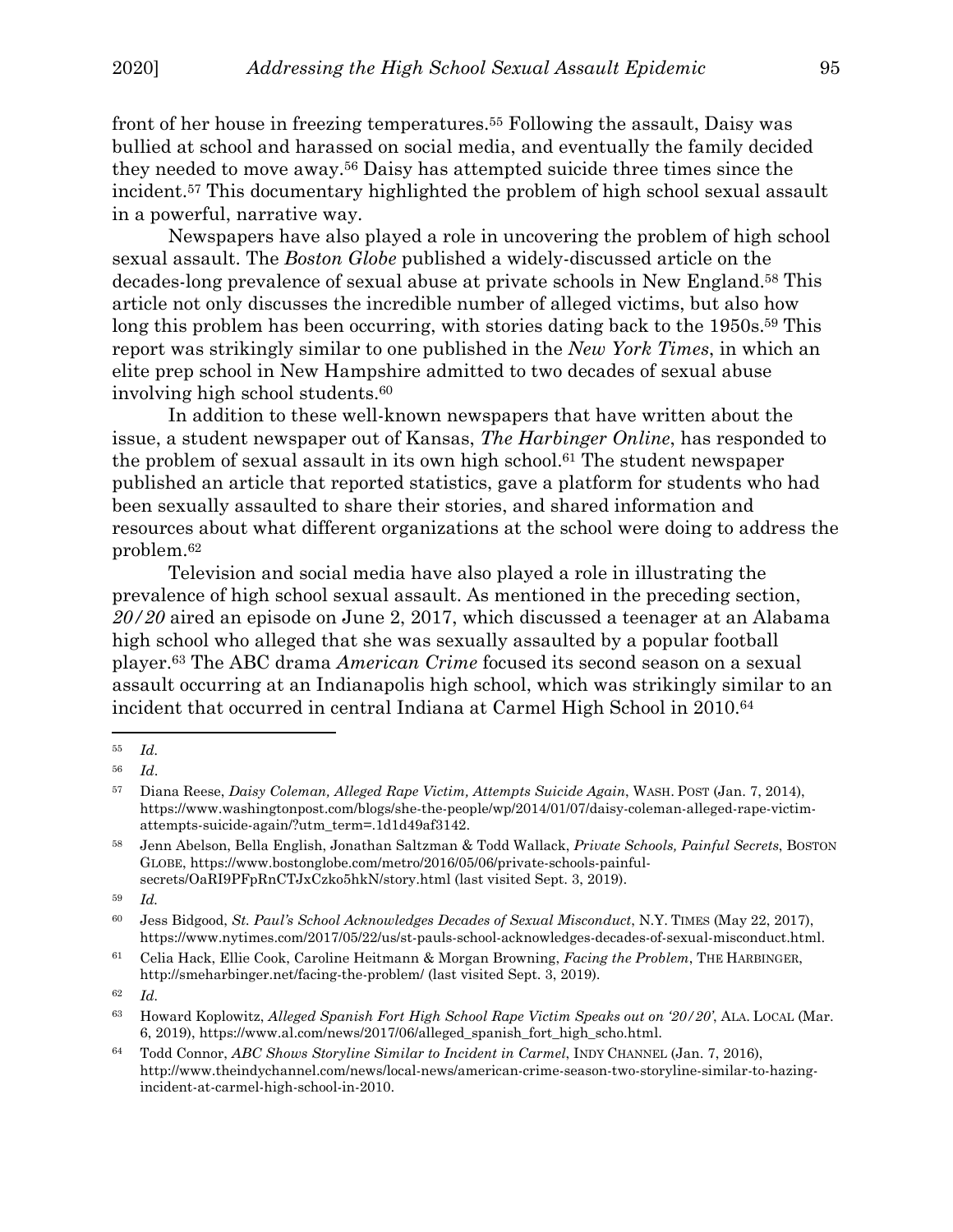The Steubenville Rape Case, which captured the nation's attention in 2013, illustrates how social media has contributed to exposing the problem alongside more traditional forms of media.<sup>65</sup> The case involved a then-sixteen-year-old who was allegedly sexually assaulted by two classmates who were popular studentathletes.66 Social media was integral to the way the case unfolded, providing evidence of the assault as well as the response to the assault by individuals online.<sup>67</sup> The evidence in this case included an Instagram post of the victim seemingly passed out and being carried by her assaulters,68 as well as videos of partygoers joking about the individual's state of intoxication and her assault.<sup>69</sup> Additionally, the response to the case resulted in a "WikiLeaks-style site" that leaked information about the alleged assaulters, the town sheriff, and the football program the assaulters participated in.70

Media attention, including accounts of assaults on social media and in films, newspapers, and television, has highlighted the problem of high school sexual assault. The media attention has also provided powerful narrative examples illustrating those affected by these crimes.

## **II. THE DIFFICULTY OF ADDRESSING SEXUAL ASSAULT IN HIGH SCHOOLS**

 Sexual assault in high schools is a difficult problem to solve. Instances of sexual violence have been dismissed as hazing or bullying, and the overall response by school administrators has been inadequate. Additionally, there are distinctions between private and public schools, there are privacy concerns unique to minors, and there is long-standing social pressure and controversy surrounding sexual education.

#### *A. Sexual Assault Dismissed as Hazing or Bullying*

Unfortunately, numerous reports illustrate incidents of sexual assault that have been mislabeled as hazing or bullying.71 Assaults that are mislabeled as

<sup>65</sup> *See, e.g.*, Alexander Abad-Santos & Matt Sullivan, *Enter the Trial in Steubenville, Where the Cast Is Not Merely Football Players*, ATLANTIC (Mar. 13, 2013),

https://www.theatlantic.com/national/archive/2013/03/steubenville-rape-trial-players/317443/.

<sup>66</sup> *Id.*

<sup>67</sup> *Id.* 

<sup>68</sup> *Id.*

<sup>69</sup> Anna North, *5 Years Ago, A Girl Was Raped in Steubenville. Now Her Rapist's Father Shot a Judge*, VOX (Aug. 22, 2017), https://www.vox.com/identities/2017/8/22/16185174/steubenville-shooting-judge-nathanielrichmond.

<sup>70</sup> Alexander Abad-Santos, *Inside the Anonymous Hacking File on the Steubenville 'Rape Crew'*, ATLANTIC (Jan. 2, 2013) https://www.theatlantic.com/national/archive/2013/01/inside-anonymous-hacking-filesteubenville-rape-crew/317301/.

<sup>71</sup> Kimberly Lawson, *New Report Exposes how Schools Dismiss Rape as 'Hazing' or 'Bullying'*, VICE (May 8, 2017), https://broadly.vice.com/en\_us/article/qvdky7/new-report-exposes-how-schools-dismiss-rape-ashazing-or-bullying.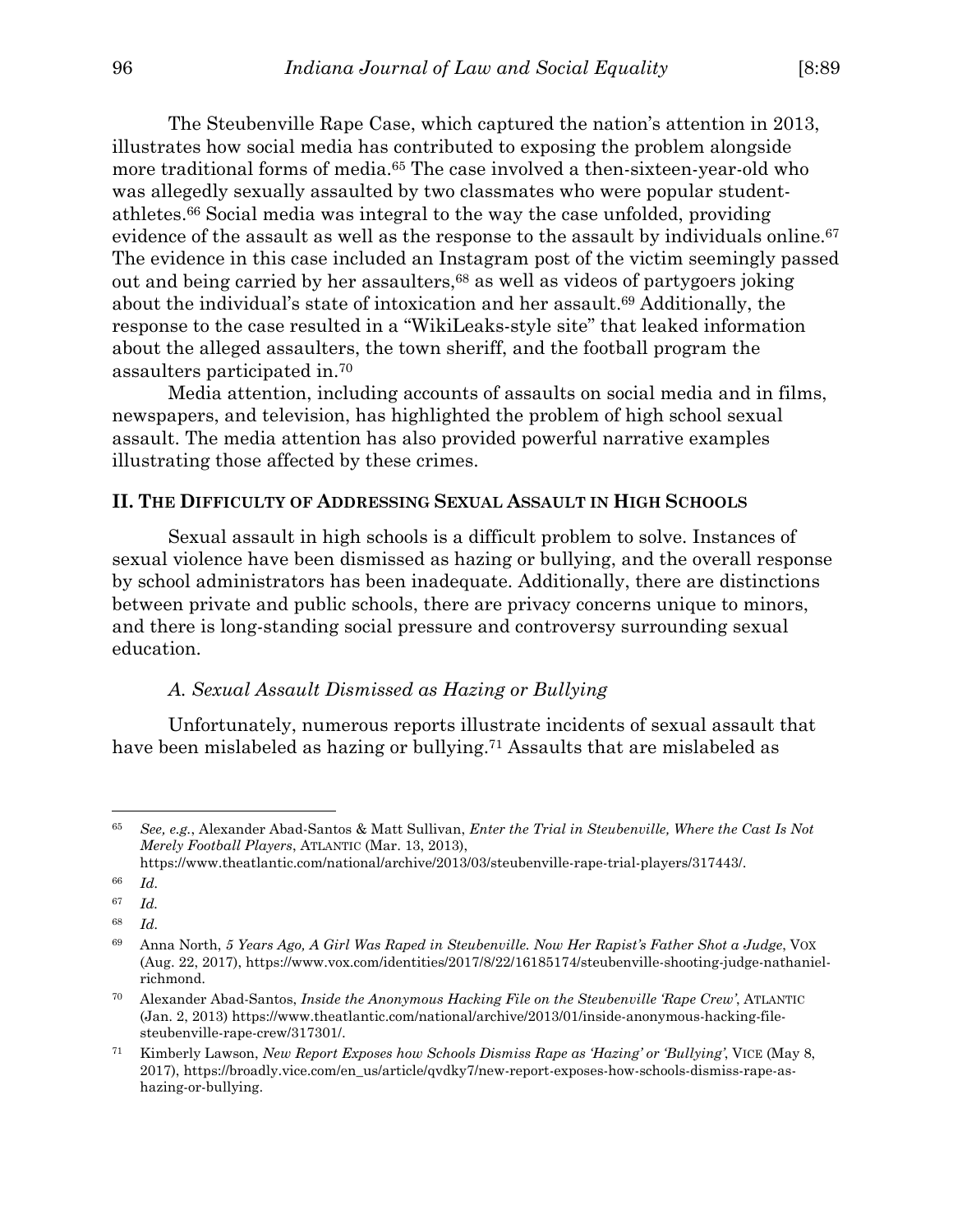hazing frequently occur on sports teams, involving male perpetrators and victims.<sup>72</sup> The vocabulary surrounding these assaults tends to minimize the problem, foster ambiguity about what happened to the students, and affect how administrators and off-campus authority respond to an assault.73

There are a number of cases that serve as examples of these assaults. In Idaho, a football player was hospitalized with injuries after he was allegedly sodomized with a coat hanger in 2015.74 In North Carolina, a teenager was bruised when he was allegedly assaulted through his clothes with a broomstick against his rectum.75 In Georgia, members of a high school baseball team allegedly assaulted younger classmates on an overnight trip by shoving fingers into a player's rectum and by punching a player's testicles.76 Following the incident, the school district issued statements describing "inappropriate physical contact" and "hazing," rather than vocabulary describing sexual assault.77 In Texas, a high school was found to have a history of sexual assault on the football, basketball, and baseball teams that had been dismissed as hazing for years, including alleged sodomy of younger players with baseball bats and carbon-dioxide tanks.78 After players finally came forward, thirteen players were arrested and are currently facing criminal charges in connection with the assaults.79

These incidents illustrate the prevalence of sexual assault in high schools, often mislabeled as hazing or bullying. Understanding these instances as sexual assault, as opposed to bullying or hazing, helps demonstrate the insidious reach that sexual assault has on students. Additionally, these assaults will not be addressed as what they are—sexual violence.

# *B. Lack of Adequate Response by High School Administrators*

Despite being required under Title IX to respond appropriately to sexual violence, many school districts are inadequately addressing the problem. Title IX is a law that prohibits schools—including public colleges as well as primary and secondary schools—from discriminating against individuals based on their sex.<sup>80</sup>

<sup>72</sup> Reese Dunklin, *Sexual Assaults in High School Sports Minimized as 'Hazing'*, ASSOCIATED PRESS: SCHOOLHOUSE SEX ASSAULT (May 8, 2017), https://www.ap.org/explore/schoolhouse-sex-assault/sex-assaultsin-high-school-sports-minimized-as-hazing.html.

<sup>73</sup> *Id.* 

<sup>74</sup> *Id.* 

<sup>75</sup> *Id.* 

<sup>76</sup> *Id.*

<sup>77</sup> *Id.* 

<sup>78</sup> Oliva Messer, '*This is Not Hazing. This is Rape': Inside a Texas Town's Football Nightmare*, DAILY BEAST (Aug. 23, 2017), https://www.thedailybeast.com/this-is-not-hazing-this-is-rape-a-texas-towns-footballnightmare.

<sup>79</sup> *Id.*

<sup>80</sup> *Know Your Rights: Sex Discrimination*, ACLU, https://www.aclu.org/know-your-rights/title-ix-and-sexualassault (last visited Sept. 3, 2019).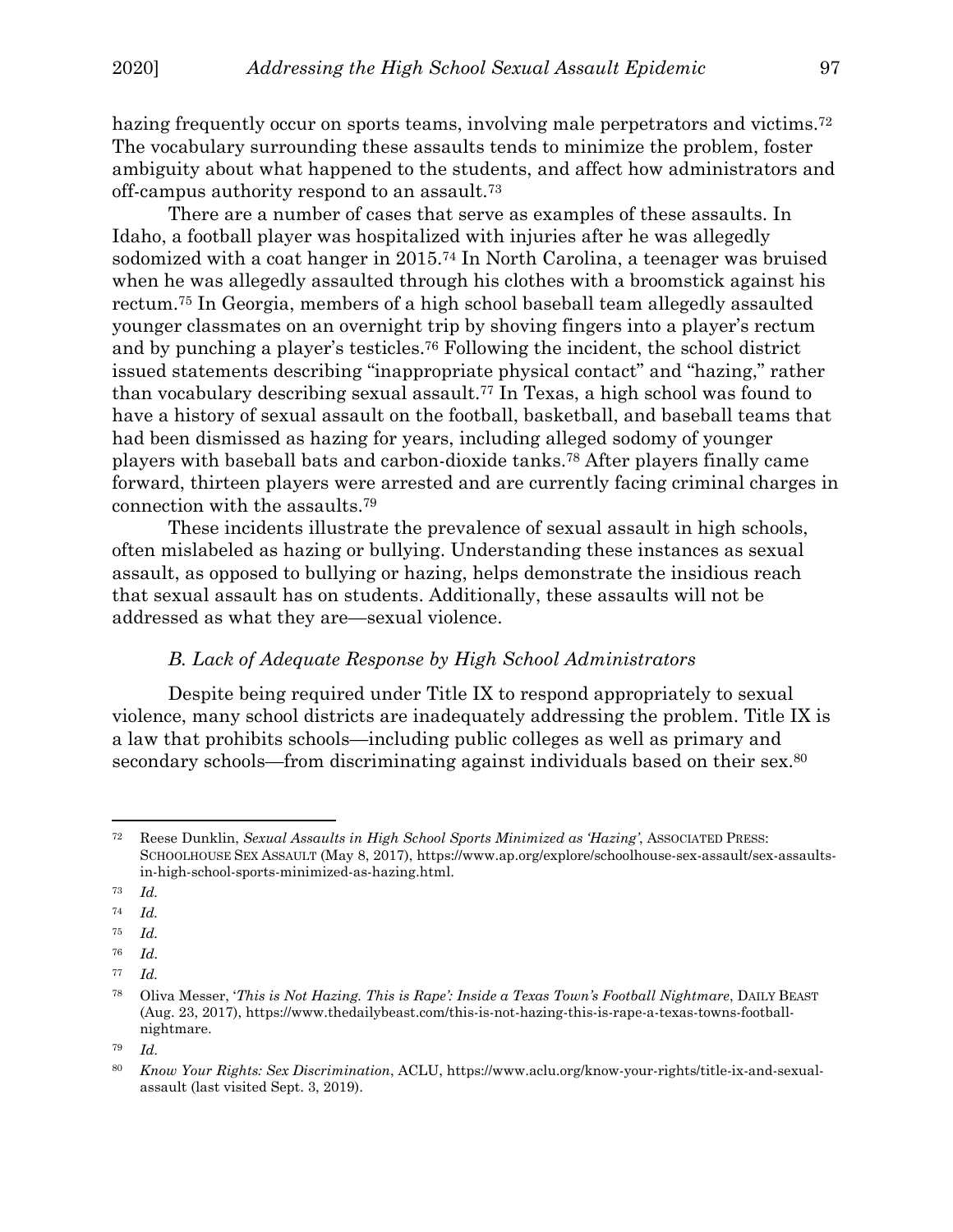This discrimination can include "sexual harassment, rape, and sexual assault."81 Under Title IX, schools are required to appoint a Title IX Coordinator and to investigate appropriately and respond to any complaints of sexual misconduct, including by providing adequate accommodations for student survivors.<sup>82</sup>

However, enforcement of this law in K-12 schools is poor, with the Executive Director of the Association of Title IX Administrators estimating that 85% of school districts are not in compliance.83 Schools are failing to address sexual violence that occurs, and this can result in a hostile environment that renders victims unable to learn.84 A number of schools have been or are being investigated for the way they responded to a sexual assault under their Title IX responsibilities.85

One of these Title IX investigations involves the wealthy school district Mountain View-Los Altos in California.86 A student, who was seventeen at the time of the incident, was allegedly sexually assaulted by another student at a high school party.87 The survivor claimed that the school failed to protect her from her assaulter, which left her in fear for the rest of the school year.88 While the school provided counseling, the student alleged the school failed to inform her about her Title IX rights, did not investigate the allegations, and did not provide adequate accommodations.89 At least eight experts found fault with the school district's handling of the assault.<sup>90</sup>

Countless other similar lawsuits have been filed, demonstrating the lack of appropriate response to sexual assault.91 For example, Chaz Wing has filed a lawsuit against his school district alleging that they failed to investigate his complaints of sexual harassment and bullying. He was subsequently allegedly sexually assaulted, which he claims the school also failed to investigate or properly address.92 The school district's attorney responded by saying that "the little boys

<sup>81</sup> *Id.*

<sup>82</sup> U.S. DEP'T OF EDUC. OFF. FOR CIV. RIGHTS, Q&A ON CAMPUS SEXUAL MISCONDUCT (2017) https://www2.ed.gov/about/offices/list/ocr/docs/qa-title-ix-201709.pdf.

<sup>83</sup> Adams, *supra* note 32.

<sup>84</sup> *Id.*

<sup>85</sup> *See Sexual Assault Investigations in K-12 Schools*, WASH. POST, https://www.washingtonpost.com/apps/g/page/local/sexual-assault-investigations-in-k-12-schools/1935/ (last visited Sept. 3, 2019).

<sup>86</sup> Cynthia Dizikes, Joaquin Palomino & Karen de Sá, *Wild Parties, An Alleged Rape, and a High School's Troubling Response*, S.F. CHRON. (Feb. 3, 2017), http://www.sfchronicle.com/crime/article/Wild-parties-analleged-rape-and-a-high-10906945.php.

<sup>87</sup> *Id.*

<sup>88</sup> *Id.*

<sup>89</sup> *Id.*

<sup>90</sup> *Id.*

<sup>91</sup> *See* Doe v. Bibb Cty. Sch. Dist., 688 F. App'x 791 (11th Cir. 2017); Hill v. Cundiff, 797 F.3d 948 (11th Cir. 2015); Lockhart v. Willingboro High Sch., 170 F. Supp. 3d 722 (D.N.J. 2015).

<sup>92</sup> Robin McDowell, Reese Dunklin, Emily Schmall & Justin Pritchard, *Hidden Horror of School Sex Assaults Revealed by AP*, ASSOCIATED PRESS: SCHOOLHOUSE SEX ASSAULT (May 1, 2017), https://www.ap.org/explore/ schoolhouse-sex-assault/hidden-horror-of-school-sex-assaults-revealed-by-ap.html.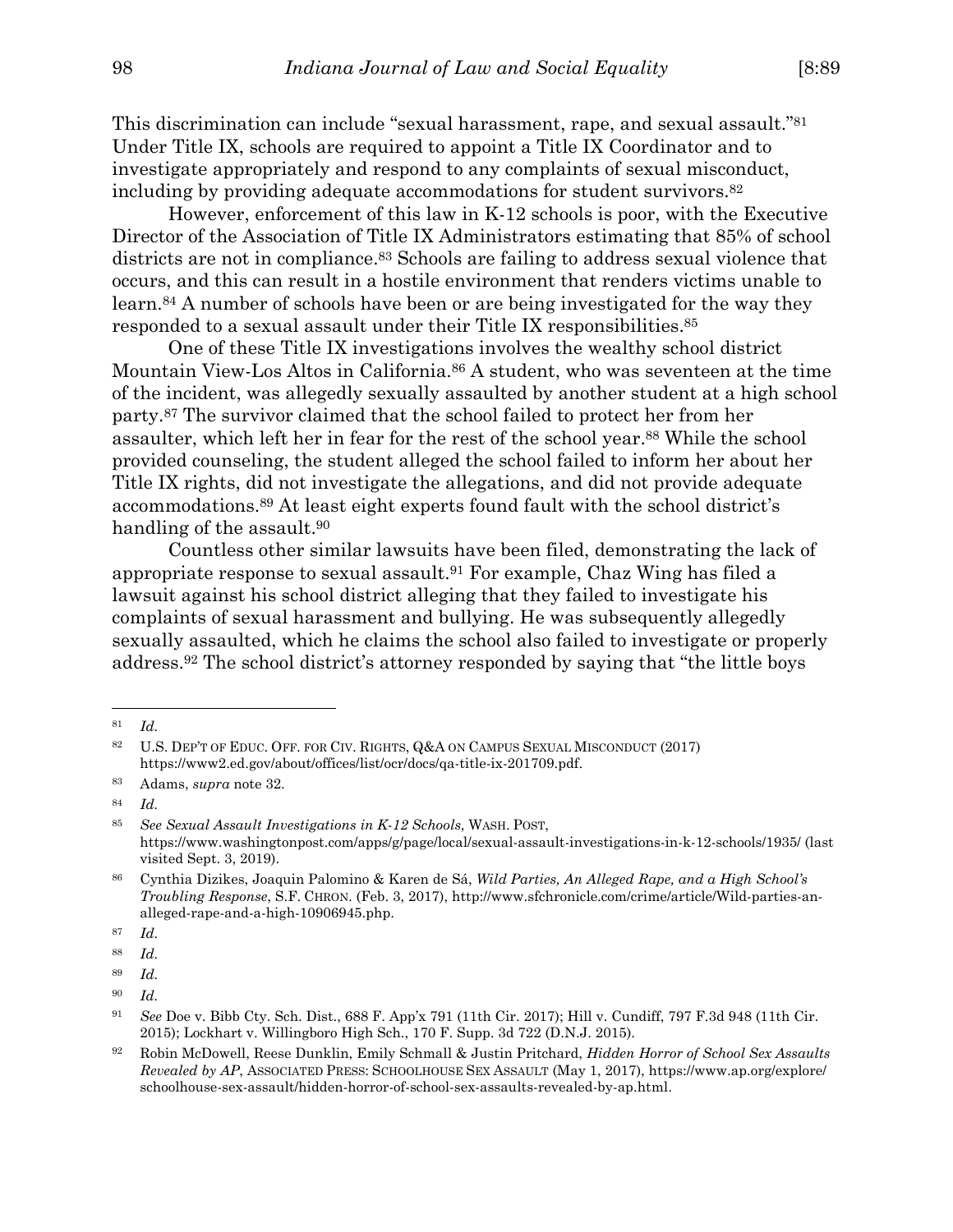who were accused . . . are the real victims in this case and they deserve to be protected."93

Some students have even asserted that upon reporting a sexual assault to their school, the school retaliated and punished them.94 A sixteen-year-old student at a Georgia high school was waiting to be picked up after school and was approached by a male classmate.95 He then led the student into a classroom and allegedly forced her to have oral sex.96 The next day, the student went to her first period teacher and informed the teacher that she had been assaulted.97 Both students were suspended while the school performed a joint disciplinary investigation.98 She was informed that if she could not prove that what happened to her was assault, she would be suspended along with her alleged assaulter for engaging in sexual conduct on school grounds.99

Similarly, three federal complaints were filed in New York regarding schools' retaliatory responses to reported sexual assault.100 One complaint centers on a student who was allegedly assaulted while waiting for a bus. Her alleged attacker filmed the incident and the video began circulating throughout the school.<sup>101</sup> Rather than conducting an investigation, the school allegedly deleted the video off students' phones and instructed the student to stay home until the situation had diffused.102 A second complaint alleges that a fifteen-year-old student was forced to perform oral sex on a number of boys on school grounds and was later accused of consensually engaging in sexual activity on school premises and subsequently suspended for six days.103 The student was punished despite the fact that the police were pursuing criminal charges in response to the attack.104 A third complaint alleges that a school failed to accommodate a student after an assault by not allowing her to transfer schools and by threatening to file a neglect complaint against her mother if she was not brought back to school.105

- 95 *Id.*
- 96 *Id.*
- 97 *Id.*
- 98 *Id.*
- 99 *Id.*

- 102 *Id.*
- 103 *Id.*
- 104 *Id.*
- 105 *Id.*

<sup>93</sup> *Id.*

<sup>94</sup> Nora Caplan-Bricker, *My School Punished* Me, SLATE (Sept. 19, 2016), http://www.slate.com/articles/ double\_x/doublex/2016/09/title\_ix\_sexual\_assault\_allegations\_in\_k\_12\_schools.html.

<sup>100</sup> Aviva Stahl, '*This Is an Epidemic': How NYC Public Schools Punish Girls for Being Raped*, VICE (June 8, 2016), https://broadly.vice.com/en\_us/article/59mz3x/this-is-an-epidemic-how-nyc-public-schools-punishgirls-for-being-raped.

<sup>101</sup> *Id.*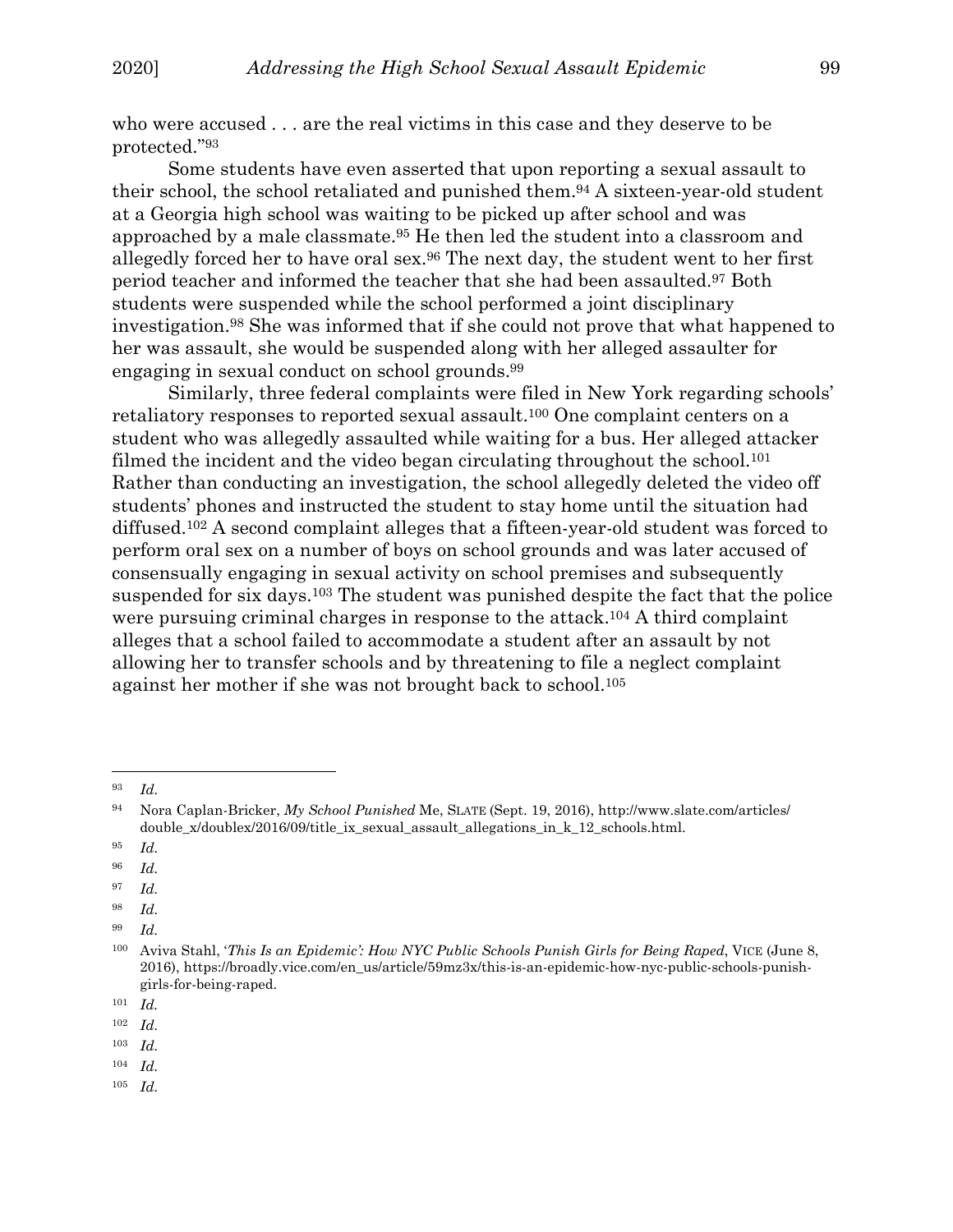When schools fail to address sexual assaults appropriately, a student perpetrator can assault a number of victims.106 One such student was Marques Mondy, a basketball star who was allegedly responsible for a number of assaults throughout his time in school.107 Complaints of Mondy's predatory behavior involve disciplinary records from eight law enforcement agencies and four colleges.108 The police reports show that in fourth grade, Mondy was accused, along with three other boys, of assaulting two girls.109 As a junior in high school, Mondy allegedly assaulted a fellow student in the band room of their school, resulting in injuries that a nurse testified were consistent with penetration.110 Two weeks after the assault in the band room, another student accused Mondy of sexual assault in the school parking lot, and Mondy was subsequently criminally charged in connection with the latter two assaults.<sup>111</sup> An investigation by the Department of Education found that the school district failed to protect one of the students from retaliation after her assault.112

There is no single answer for why so many high schools are out of Title IX compliance. One possibility is that there is little federal and state oversight for local schools to craft policies and procedures.113 Schools then struggle to determine which policies are appropriate or necessary.114 Another possibility is that many schools underestimate the problem of sexual assault in their own districts, as many individuals do not recognize the prevalence in K-12 institutions.115 Finally, schools may feel as though there is little incentive to prioritize Title IX compliance. While the loss of federal funds is a possible consequence for Title IX violations, no K-12 school, public college, or university has ever had this funding taken away.116

# *C. Other Factors Adding Difficulty*

There are a number of additional factors that can complicate finding solutions to high school sexual assault. These factors include, but are not limited to: differentiating between public and private high schools, privacy concerns relating to minors, and social pressure from varying viewpoints.

107 *Id.*

 $\overline{a}$ 

108 *Id.*

109 *Id.*

- 110 *Id.*
- 111 *Id.*

115 *Id.*

116 *Id.*

<sup>106</sup> *See* Justin Pritchard & Reese Dunklin, *Schools Face Vexing Test: Which Kids Will Sexually Attack?*, ASSOCIATED PRESS: SCHOOLHOUSE SEX ASSAULT (May 16, 2017), https://www.ap.org/explore/schoolhouse-sexassault/schools-face-vexing-test-which-kids-will-sexually-attack.html.

<sup>112</sup> *Id.*

<sup>113</sup> *See* Mark Keierleber, *The Younger Victims of Sexual Violence in Schools*, ATLANTIC (Aug. 10, 2017), https://www.theatlantic.com/education/archive/2017/08/the-younger-victims-of-sexual-violence-inschool/536418/.

<sup>114</sup> *See id.*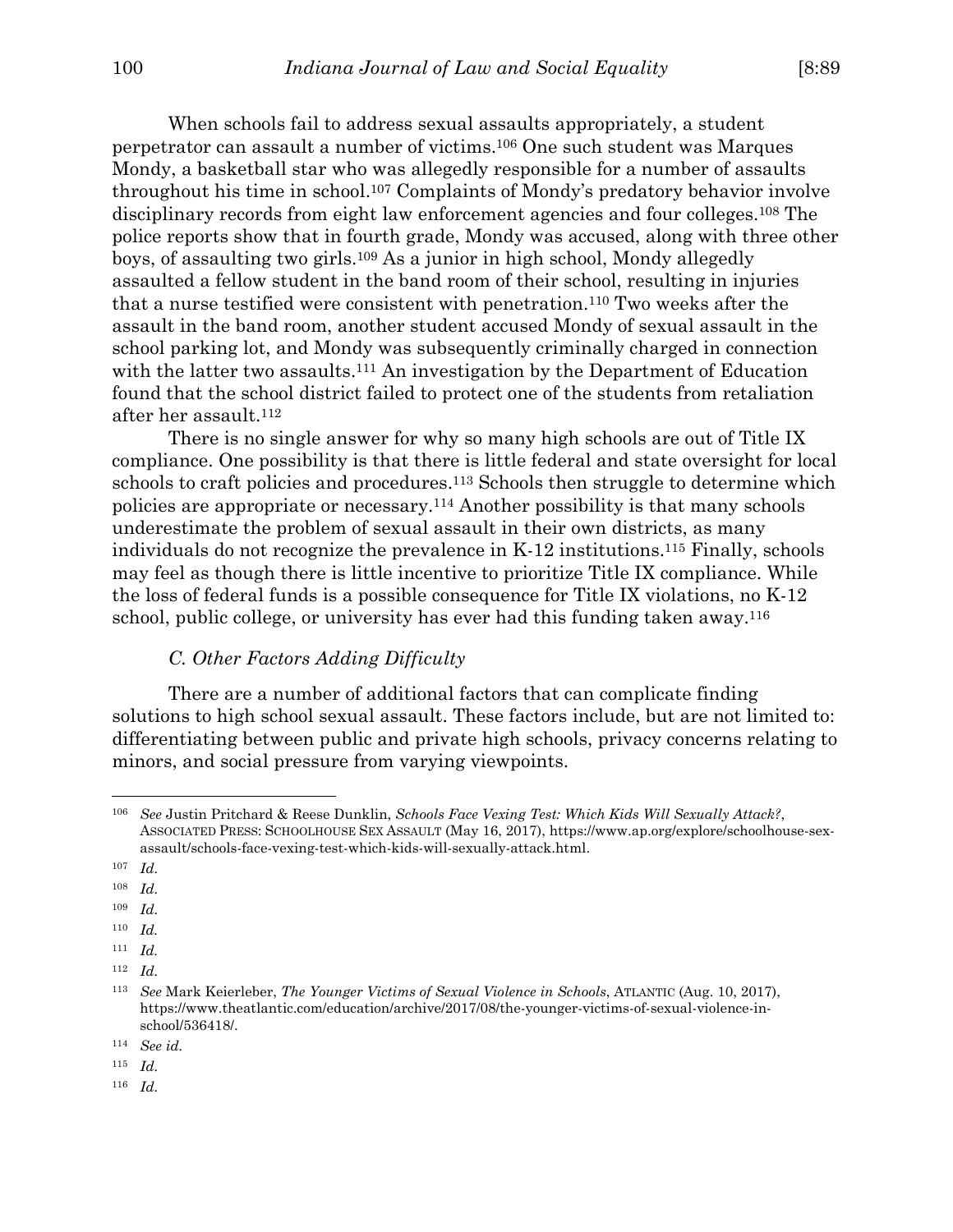The first complication comes from the private and public school distinction. Because federal mandates from the Department of Education must be tied to federal funding, private schools can elect not to receive the funding and therefore not comply with the federal program.117 Therefore, private schools who do not rely on federal funding would be outside the scope of any federal program addressing sexual assault. However, only ten percent of  $K-12$  students attend private school,  $^{118}$ and a number of private schools accept public funding.119 Additionally, if solutions are implemented by state law, they may be able to regulate private schools as well as public.120 Finally, schools may voluntarily agree to proposed solutions (even if not legally required to do so) for the sake of their students and to avoid public pressure.

 The second complication comes from the nature of working with minors. As required by federal law, all fifty states, and all U.S. territories, currently have laws requiring school employees and administrators (among a number of other individuals) to report any suspected or known child maltreatment to the appropriate authorities.121 All policies and procedures would need to view the sensitive nature of sexual assault in the shadow of these laws mandating that sexual assaults are reported to the authorities. Schools can address this complication by incorporating the mandatory reporting statutes into their policies, and by integrating law enforcement and child protection professionals into the creation of these solutions.

 Another complication can be the social and cultural pressure from parents surrounding sexual education. Since at least the 1940s, parents and politicians have disagreed on what should be taught in schools concerning sexual behavior.122 These disagreements have created "decades of controversy," and have resulted in programs and laws that differ in all fifty states.123 One possible solution to this complication could be to present sexual assault education as a civil rights issue.124 This would frame sexual assault as a crime similar to racially-motivated assaults, perpetrated against an entire group of protected people.125

122 *Parents, Schools Divided as Sex Ed Controversy Erupts*, CBS NEWS (Jan. 19, 2016, 4:21 PM), https://www.cbsnews.com/news/sex-education-controversy-erupts-in-omaha/.

<sup>117</sup> *10 Facts About K-12 Education Funding*, U.S. DEP'T OF EDUC.: ABOUT ED, https://www2.ed.gov/about/overview/fed/10facts/index.html (last updated Sept. 19, 2014).

<sup>118</sup> *Private School Enrollment*, NAT'L CTR. FOR EDUC. STAT., https://nces.ed.gov/programs/coe/indicator\_cgc.asp (last updated Jan. 2018).

<sup>119</sup> *Should Public Money Be Used for Private Schools?*, PBS: NEWS HOUR (Apr. 1, 2013, 6:34 PM), https://www.pbs.org/newshour/show/should-public-money-be-used-for-private-schools.

<sup>120</sup> For a state-by-state analysis, see generally U.S. DEP'T OF EDUC., STATE REGULATION OF PRIVATE SCHOOLS (2009), https://www2.ed.gov/admins/comm/choice/regprivschl/regprivschl.pdf.

<sup>121 42</sup> U.S.C.A. § 5106a(b)(2)(B) (West 2019); *see also* CHILDREN'S BUREAU, MANDATORY REPORTERS OF CHILD ABUSE AND NEGLECT (2019) https://www.childwelfare.gov/pubPDFs/manda.pdf (providing details on state statutes for mandatory reporting current through April 2019).

<sup>123</sup> *Id.*

<sup>124</sup> Wendy J. Murphy, *Bystander Intervention Policies for Campus Sexual Assault Should Be Framed As Civil Rights Programs, and Made Broadly Applicable to All Protected Class Offenses*, 2017 UTAH L. REV. 801, 801.

<sup>125</sup> *Id.* at 802.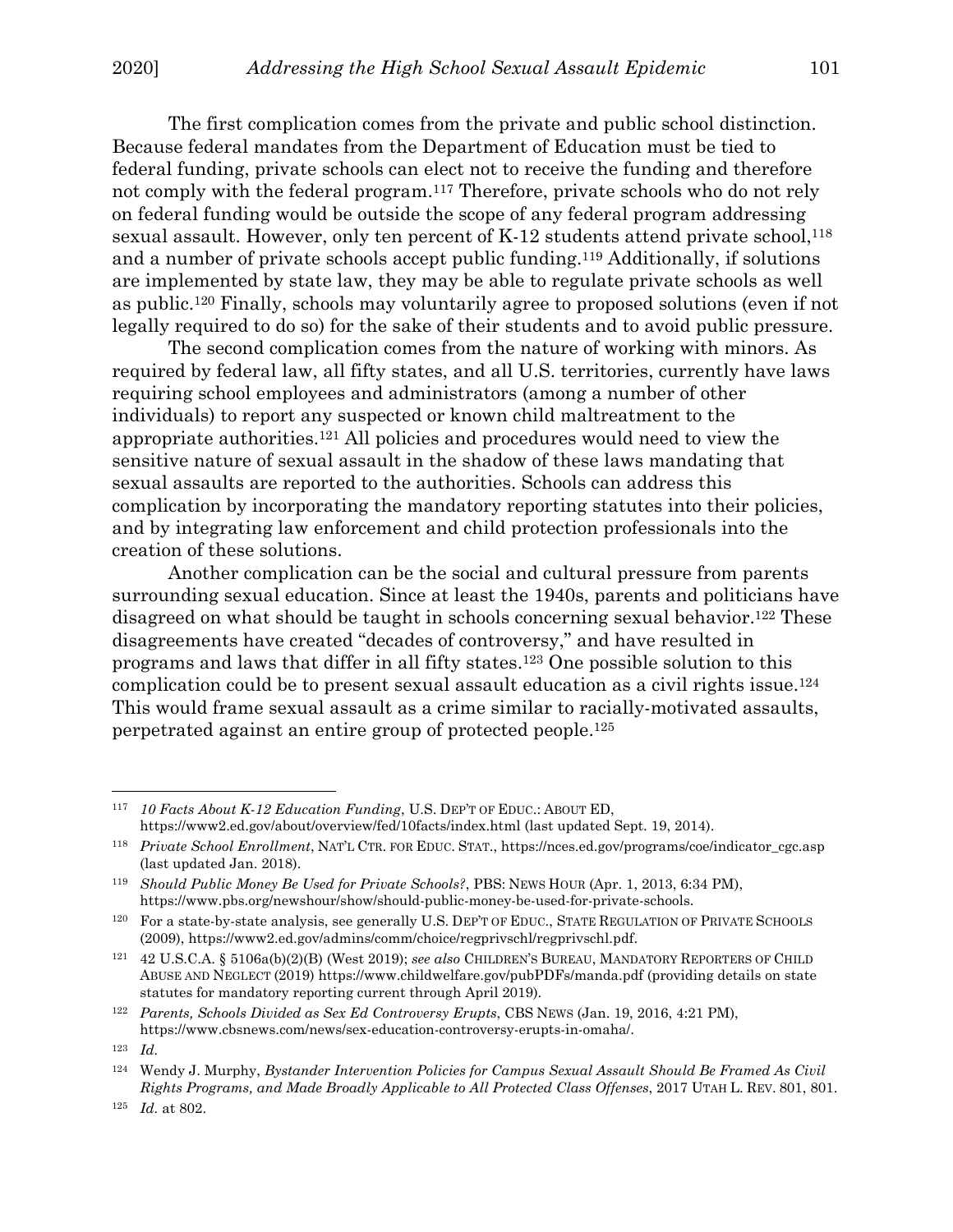Despite these complications, there are still a number of possible solutions that could be implemented to address this epidemic, both by preventing future harm and by better addressing assaults that do occur. The following sections will focus on preventive measures, which can reduce the number of victims, and responsive measures, which can ensure that individuals receive the help that they need and can prevent others from assault in the future.

## **III. POSSIBLE PREVENTIVE SOLUTIONS**

 There are several possible preventive solutions which aim to lower the number of sexual assault victims. These solutions include mandatory consent education and information regarding sexual violence in high schools, better monitoring of those students who perpetrate sexual assaults, and mandated bystander intervention programs.

## *A. Mandatory Education Regarding Sexual Violence and Consent*

 California has been a leader in the fight to prevent sexual violence among primary and secondary school students and became the first state to mandate sexual consent education in high schools.126 This California law requires all public high schools in the state to "develop [a] curriculum that addresses sexual violence prevention and healthy peer relationships based on the affirmative consent standard."127 The California Education Code reads that students should be given "information on different forms of sexual harassment and violence, including instances that occur among peers and in a dating relationship," and that there should be "discussion of the affirmative consent standard . . . and skills pupils use to establish boundaries in peer and dating relationships."128

 "Affirmative consent" as used in the California law requires that an individual said "yes" to sexual contact, rather than inquiring whether an individual said "no" to the contact.<sup>129</sup> This concept of affirmative consent has been implemented by the Department of Education and colleges and universities to combat sexual violence.130 However, this concept can easily be applied statutorily to high schools, as California has done.<sup>131</sup> Most high schools already have a framework in place to provide education about consent and sexual violence.132 Consent and sexual violence information can easily be incorporated into the school's curriculum and can be added to the education code.133 This education will "enable young people

<sup>126</sup> Zwerling, *supra* note 29.

<sup>127</sup> *Id.* 

<sup>128</sup> CAL. EDUC. CODE § 33544 (West, Westlaw through Ch. 257 of 2019 Reg. Sess.).

<sup>129</sup> Wendy Adele Humphrey, *"Let's Talk About Sex": Legislating and Educating on the Affirmative Consent Standard*, 50 U.S.F. L. REV. 35, 39–40 (2016).

<sup>130</sup> *Id.* at 50–53.

<sup>131</sup> *Id.* at 70.

<sup>132</sup> *Id.* at 71.

<sup>133</sup> *Id.* at 71–72.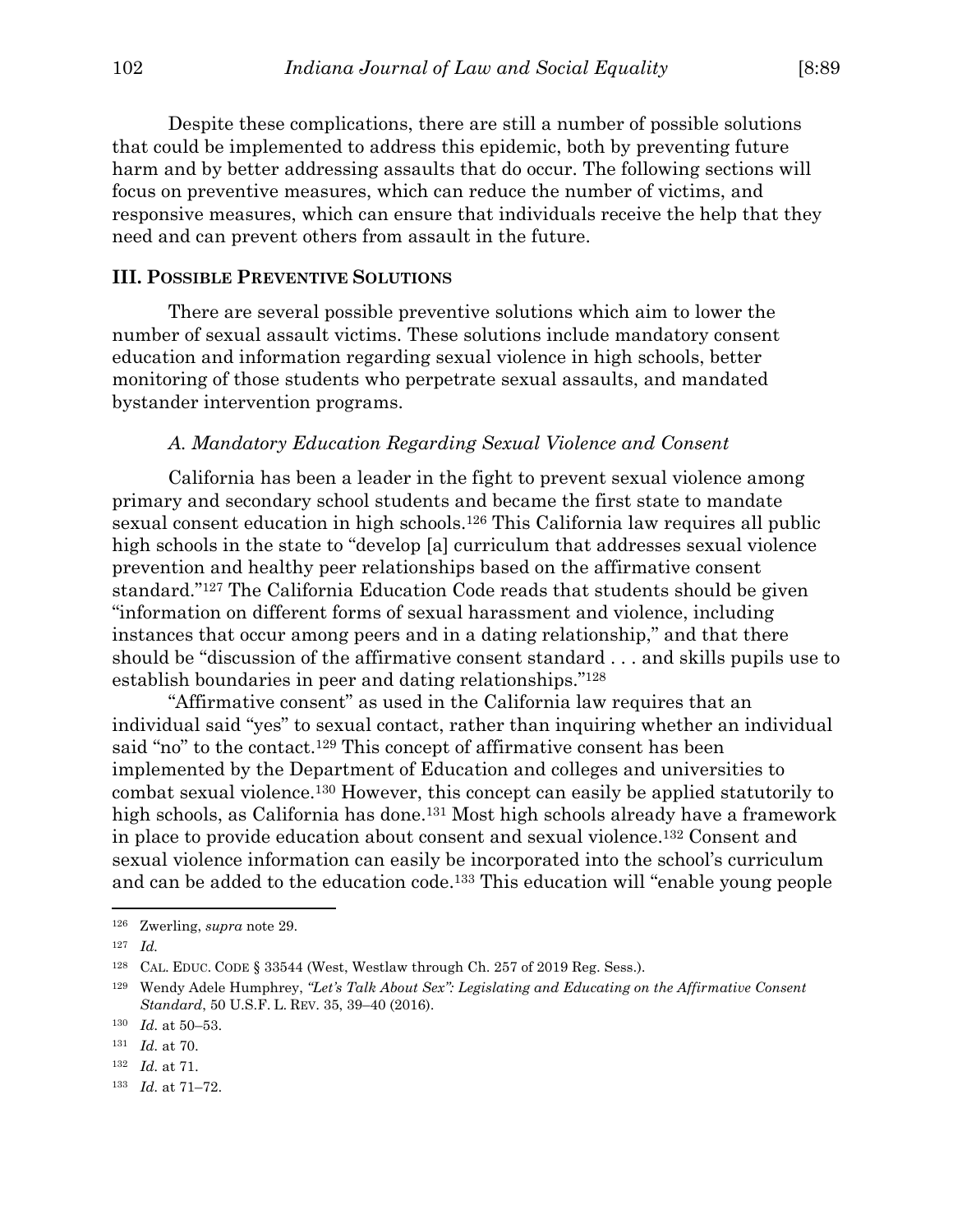to more fully understand their responsibilities during a sexual encounter" and is a step in the right direction to preventing sexual assault.134

 Other legislation has been proposed that shows the support that this concept of mandated education is gaining. A Michigan senator is working to develop a plan that would require schools to teach affirmative consent in sexual education.135 Sexual education programs would "have to instruct students about sexual assault and dating violence and prevention of sexual assault and dating violence."136 The bill proposes an affirmative consent standard, noting that lack of protest or silence are not sufficient to establish consent.137

 Texas has enacted a similar law, mandating that each school have a dating violence policy, and also providing an example that could be used for sexual violence policies. The law requires that each district's policy include "a definition of dating violence that includes the intentional use of physical, sexual, verbal, or emotional abuse by a person," and "address safety planning, enforcement of protective orders, school-based alternatives to protective orders, training for teachers and administrators, counseling for affected students, and awareness education for students and parents."138 Rhode Island has enacted a similar law, requiring a published policy stating that dating violence will not be tolerated.139 Additionally, this Rhode Island law requires that all administrators, teachers, nurses, and mental health staff in middle and high schools be trained as to the basic principles of dating violence, as well as warnings and signs of dating violence, to ensure that those in positions of power respond appropriately to these instances.140 These laws, meant to prevent dating violence, could easily be used as an example to legislators and applied in the context of sexual violence.

 Additionally, a federal law called the Teach Safe Relationships Act of 2015 has been introduced in the Senate.<sup>141</sup> This law would provide competitive grants to schools that provide "professional development to school administrators, teachers, and staff in safe relationship behavior education," and "educational . . . curricula . . . for students regarding safe relationship behavior."142 This program would teach students how to recognize and prevent coercion, violence, or abuse, including physical and emotional abuse.143 If passed, the bill would explicitly include

<sup>134</sup> *Id.* at 72–73.

<sup>135</sup> Michael Gerstein, *Hertel Pushes 'Affirmative Consent' Sex Education*, DET. NEWS (Oct. 10, 2017), http://www.detroitnews.com/story/news/politics/2017/10/10/hertel-affirmative-consent-sex-ed/106500438/.

<sup>&</sup>lt;sup>136</sup> *Id.* (internal quotation marks omitted).

<sup>137</sup> *Id.*

<sup>138</sup> TEX. EDUC. CODE ANN. § 37.0831 (West, Westlaw through 2019 Reg. Sess.).

<sup>139 16</sup> R.I. GEN. LAWS § 16-21-30 (2019).

<sup>140</sup> *Id.*

<sup>141</sup> Teach Safe Relationships Act of 2015, S. 355, 114th Cong. (2015).

 $142$  *Id.* § 5625(a) (1)-(2).

<sup>143</sup> *Id.* § 5624(B) (i)-(ii).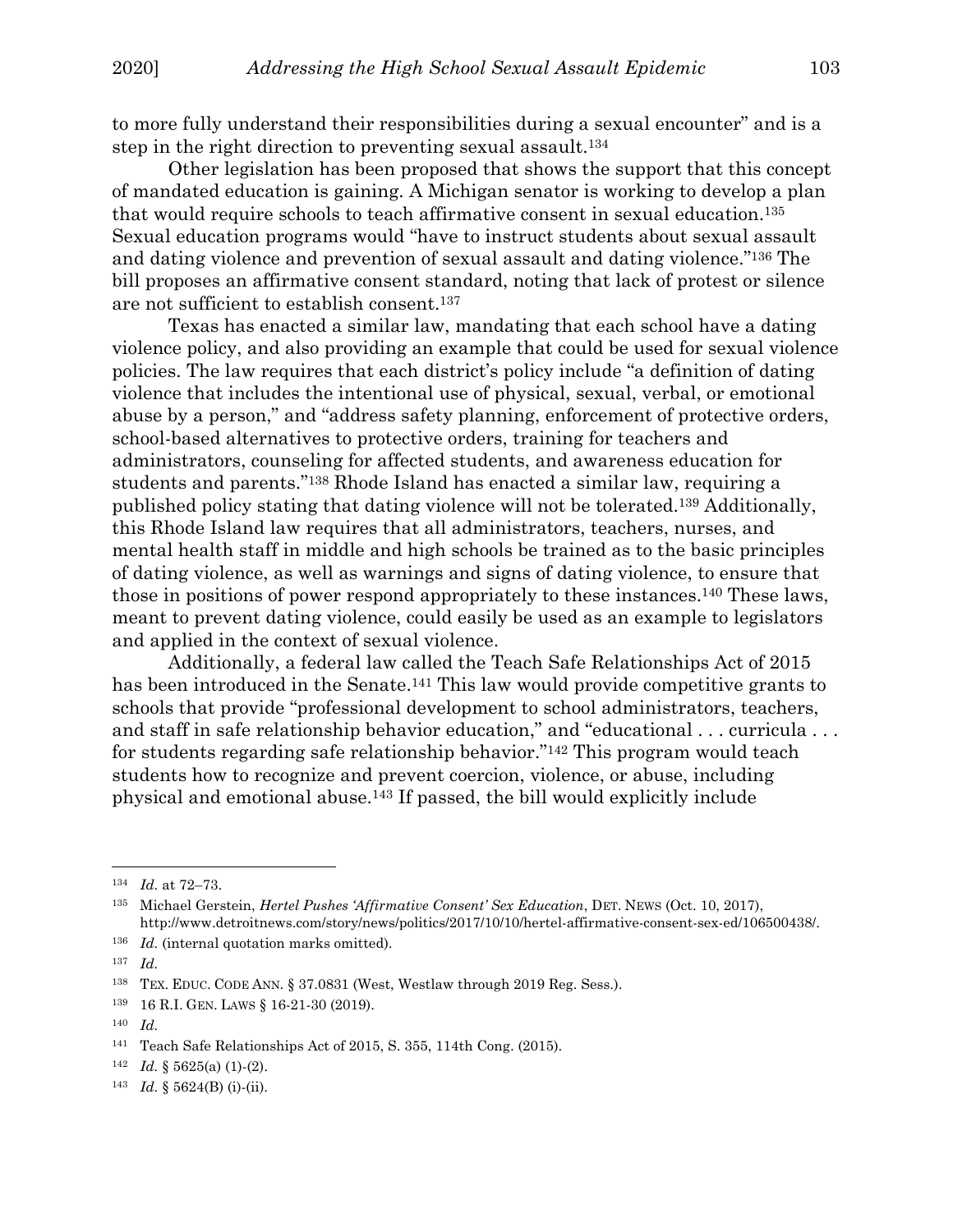education about consent.144 This incentive-based bill could provide an alternative to laws that make the education mandatory.

## *B. Monitoring Potential Problem Behavior*

Another possible solution for preventing sexual assaults can include monitoring students who may be a threat to their classmates. Two school districts in Oregon have taken an approach similar to one used to identify potential school shooters.145 This system is based on observations from students and staff, and includes parents as well as faculty, who keep an eye on students that may be sexually aggressive.<sup>146</sup>

 This system, which has been enacted in Forest Grove, Oregon, requires school officials to learn the difference between normal, age-appropriate sexual experimentation and potentially dangerous behavior.<sup>147</sup> The school then discuss potentially dangerous behavior in regular meetings, which include law enforcement officials, social workers, child protection officials, and a psychologist.148 These meetings seek to develop interdisciplinary plans that address a student's problem behavior, not only preventing them from assaulting a fellow student, but counseling the student in hopes of reforming them.149 A similar program was developed in Salem-Keizer School District, also in Oregon, in 2009.150 Their program, called the "sexual incident response committee," was based on their own system for identifying potential school shooters.151

 This system aims to create a "retaliation-free atmosphere" that encourages students to come forward if they witness sexually aggressive behavior or assault. These students are then closely monitored, and problems can be addressed before they escalate.152 Programs encouraging students to intervene when they notice problems can similarly be addressed through bystander intervention trainings, which will be further explored in the next section.

## *C. Bystander Intervention Programs*

 Bystander intervention programs have been gaining traction when addressing sexual assaults. These campaigns urge students to speak up when they

<sup>144</sup> *Id.* § 5624(C).

<sup>145</sup> Justin Pritchard, Gillian Flaccus & Reese Dunklin, *Students, Some Schools Take On Sexual Assault*, ASSOCIATED PRESS: SCHOOLHOUSE SEX ASSAULT (May 22, 2017), https://www.ap.org/explore/schoolhouse-sexassault/students-some-schools-take-on-sexual-assault.html.

<sup>146</sup> *See id.* 

<sup>147</sup> *See id.* 

<sup>148</sup> *Id.* 

<sup>149</sup> *Id.* 

<sup>150</sup> *The Salem-Keizer Sexual Incident Response Committee System (SIRC)*, STUDENT THREAT ASSESSMENT, http://www.studentthreatassessment.org/sirc (last visited Jan. 14, 2020).

<sup>151</sup> *Id.*

<sup>152</sup> *See* Pritchard, *supra* note 145.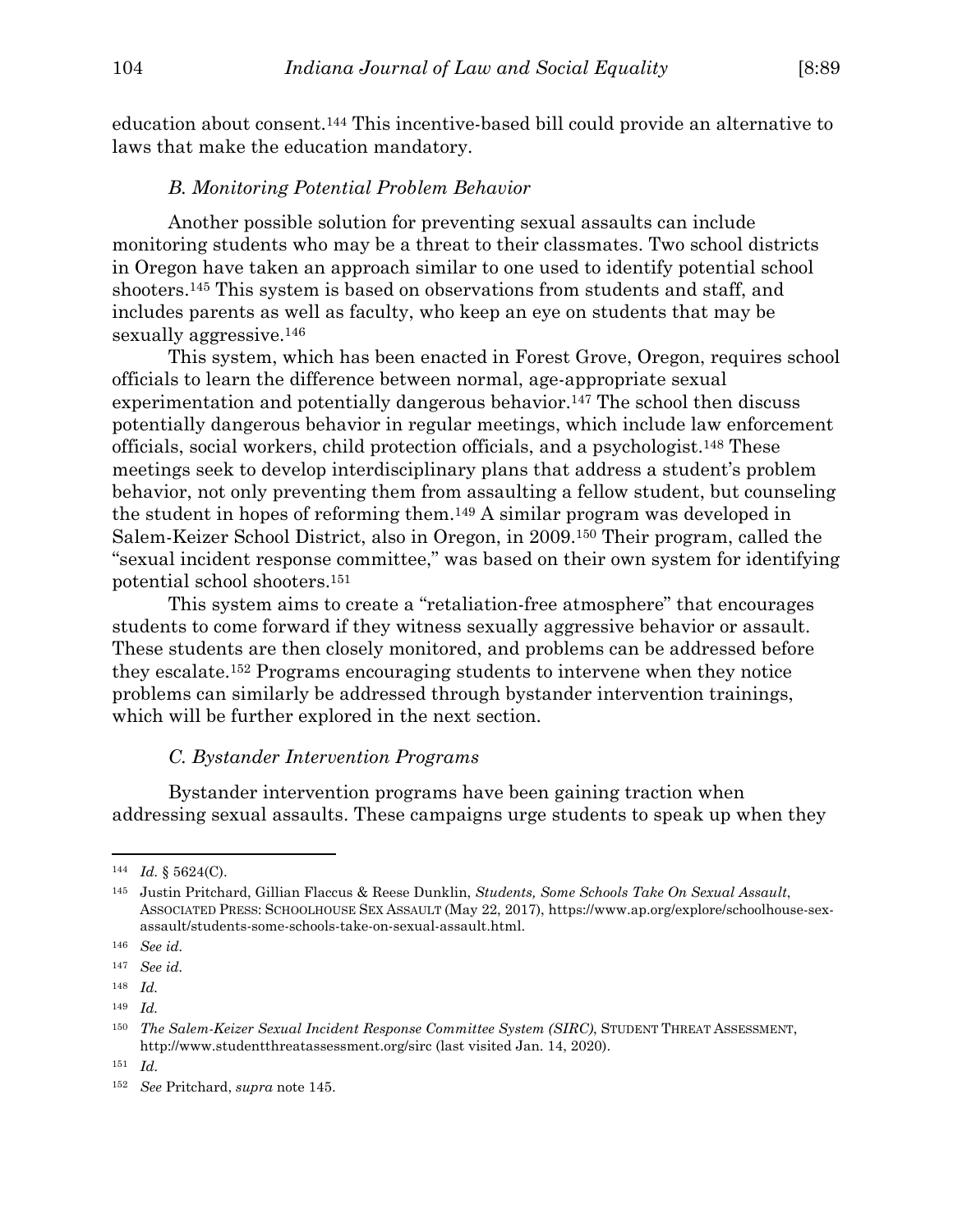witness behavior that could be dangerous and to intervene if they witness a student in need.153 Bystander approaches seek to engage all members of the community, "not as potential victims or perpetrators, but as potential allies."154

One campaign, introduced by the Obama administration in 2014, is called "It's On Us."155 This program works to "educate, engage, and empower students and communities across the country to do something, big or small, to end sexual assault. This campaign has three core pillars: implementing consent education, increasing bystander intervention, and creating an environment that supports survivors."156 The website describes the program as "a cultural movement aimed at fundamentally shifting the way we think and talk about sexual assault."157 The program has guides that offer students tips and resources for stepping up when they witness problematic behavior, offers consent discussion guides, and has hosted events on over 550 college campuses to train and encourage individuals to prevent sexual assault.158 While "It's On Us" focuses on preventing sexual assault on college campuses, the concept has been shown to be effective in high schools as well.

A program in Kentucky called Green Dot was the focus of the largest bystander intervention study centered on sexual violence prevention in high schools.159 The study followed twenty-six Kentucky high schools over five years. Half of the schools received the bystander intervention training, and the other half served as the control group.<sup>160</sup> The intervention took place in two phases: the first, educating the students about sexual violence; and the second, teaching them how to intervene in problematic situations.161 The program teaches students "to identify situations that could lead to an act of violence . . . and shows them how to intervene safely and effectively."162 The study found that rates of sexual violence were twelve

 $\overline{a}$ 

162 *Id.*

<sup>153</sup> *See id.* Similar programs have also been adopted in Portland and Willamette. *See* Alex Kahl, *Sexual Incident Response Committee (SIRC)*, PORTLAND PUB. SCH. (Jan. 2019), https://www.pps.net/Page/13435; *Threat Assessment & Sexual Incident Response*, WILLAMETTE EDUC. DIST., https://www.wesd.org/Page/758 (last visited Jan. 14, 2020).

<sup>154</sup> Ann L. Coker, Heather M. Bush, Patricia G. Cook-Craig, Sarah A. DeGue, Emily R. Clear, Candace J. Brancato, Bonnie S. Fisher & Eileen A. Recktenwald, *RCT Testing Bystander Effectiveness to Reduce Violence*, 52 AM. J. PREV. MED. 566, 567 (2017).

<sup>155</sup> *The Story of Our Movement*, IT'S ON US, http://www.itsonus.org/history/ (last visited Sept. 22, 2019).

<sup>156</sup> Press Release, The White House: Office of the Press Secretary, Fact Sheet: Final It's On Us Summit and Report of the White House Task Force to Protect Students from Sexual Assault (Jan. 5, 2017), https://obamawhitehouse.archives.gov/the-press-office/2017/01/05/fact-sheet-final-its-us-summit-and-reportwhite-house-task-force-protect.

<sup>157</sup> *Campus Organizing Tools: Fall 2016*, IT'S ON US, https://www.itsonus.org/wp-content/uploads/2017/04/IOU-Toolkit\_Fall2016.pdf (last visited Sept. 22, 2019).

<sup>158</sup> *See* IT'S ON US, *supra* note 155.

<sup>159</sup> Jenny Wells, *UK Researchers Observe Reduction in Sexual Violence Among High School Students After Implementing Bystander Intervention Program*, U. KY. (Mar. 10, 2017), https://uknow.uky.edu/research/ukresearchers-observe-reduction-sexual-violence-among-high-school-students-after.

<sup>160</sup> *Id.* 

<sup>161</sup> *Id.*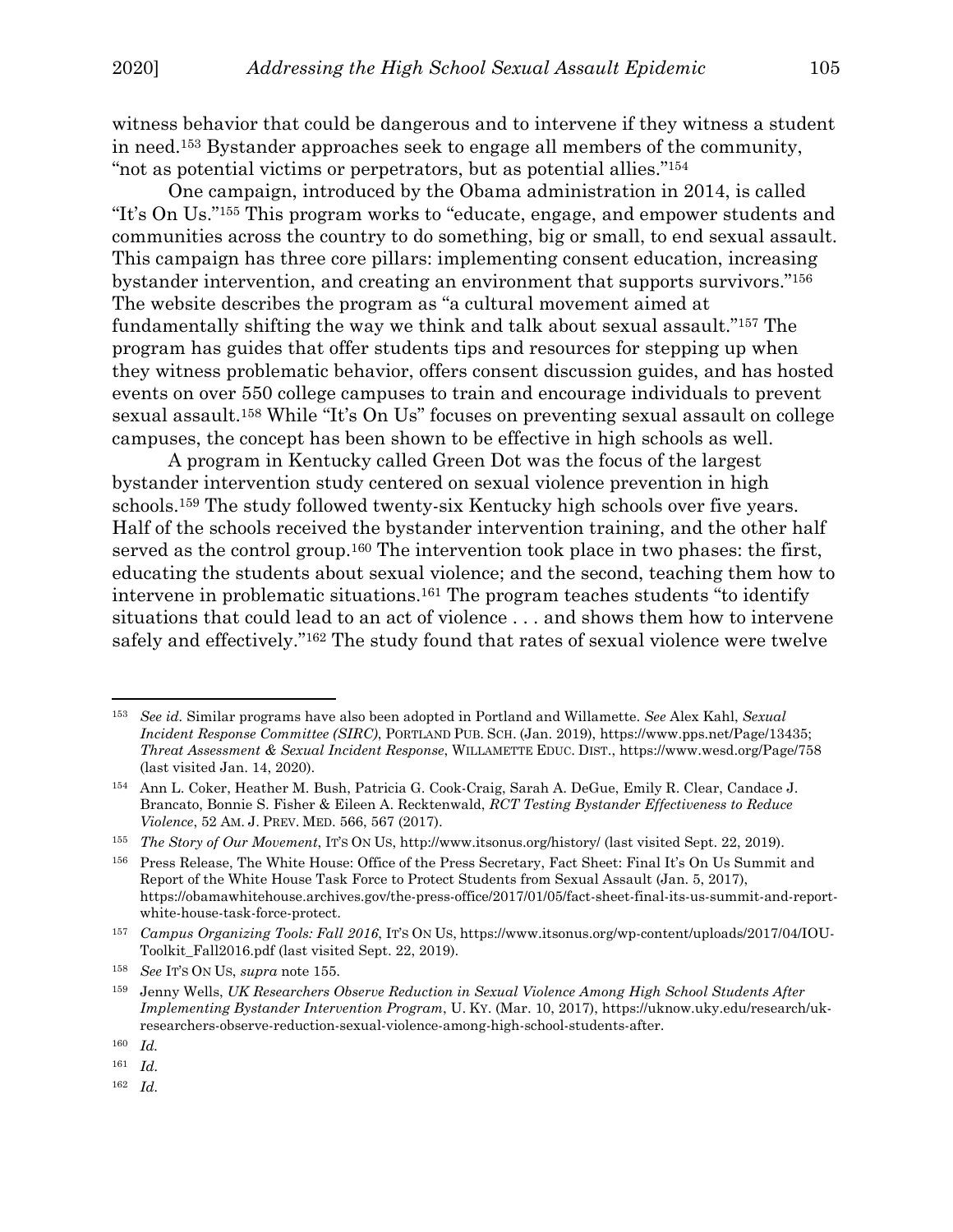to thirteen percent lower in the intervention versus control schools.163 The program "decreased not only sexual violence perpetration" but also other forms of interpersonal violence perpetration and victimization.164

Other programs similar to Green Dot have been started in an effort to prevent high school sexual assault. "SafeBAE" is one of these organizations and was founded in part by three survivors of high school sexual assault, including Daisy Coleman (who was featured in the *Audrie and Daisy* documentary), Jada Smith (who was the center of the #JusticeforJada campaign after allegedly being drugged and assaulted at a high school party), and Ella Fairon (who was forced to move after allegedly being beaten, drugged, and raped by a peer at age fourteen).165 Their program seeks to provide education to students about sexual assault and consent, engage all students to step up and be a part of the solution, and reach out to school districts to encourage them to enact policies to prevent assault and fully understand their obligations under Title IX.166 SafeBAE also seeks to promote consent education legislation nationwide.167

The Department of Education, through the American Institutes for Research, has released resources for schools called Safe Place to Learn.168 These resources provide information to school districts about how to educate staff to prevent and eliminate sexual violence in K-12 schools, as well as how to comply with their Title IX duties.169 These resources include information about bystander intervention for staff and information on how to discuss these concepts in the classroom to encourage students to get involved.170

Preventive strategies can come in various forms: laws mandating consent education, tracking programs to observe problem students, or bystander intervention training. These programs all seek to address sexual assault "on the front end," by preventing the violence from occurring, rather than responding to the assault once it has happened.171 While prevention of sexual violence is ideal, there also need to be appropriate responsive strategies in place for violence that does occur.

 $\overline{a}$ 

167 *Id.* 

<sup>163</sup> *Id.* 

<sup>164</sup> *Id.*

<sup>165</sup> *Co-Founders*, SAFEBAE.ORG, http://www.safebae.org/cofounders (last updated 2016).

<sup>166</sup> *Missions & Goals*, SAFEBAE.ORG, http://www.safebae.org/mission-goals (last updated 2016).

<sup>168</sup> *See Safe Place to Learn*, NAT'L CTR. ON SAFE SUPPORTIVE LEARNING ENV'TS, https://safesupportivelearning.ed.gov/safe-place-to-learn-k12 (last updated 2017).

<sup>169</sup> *See id.*

<sup>170</sup> *See id.*

<sup>171</sup> Pritchard et al., *supra* note 145.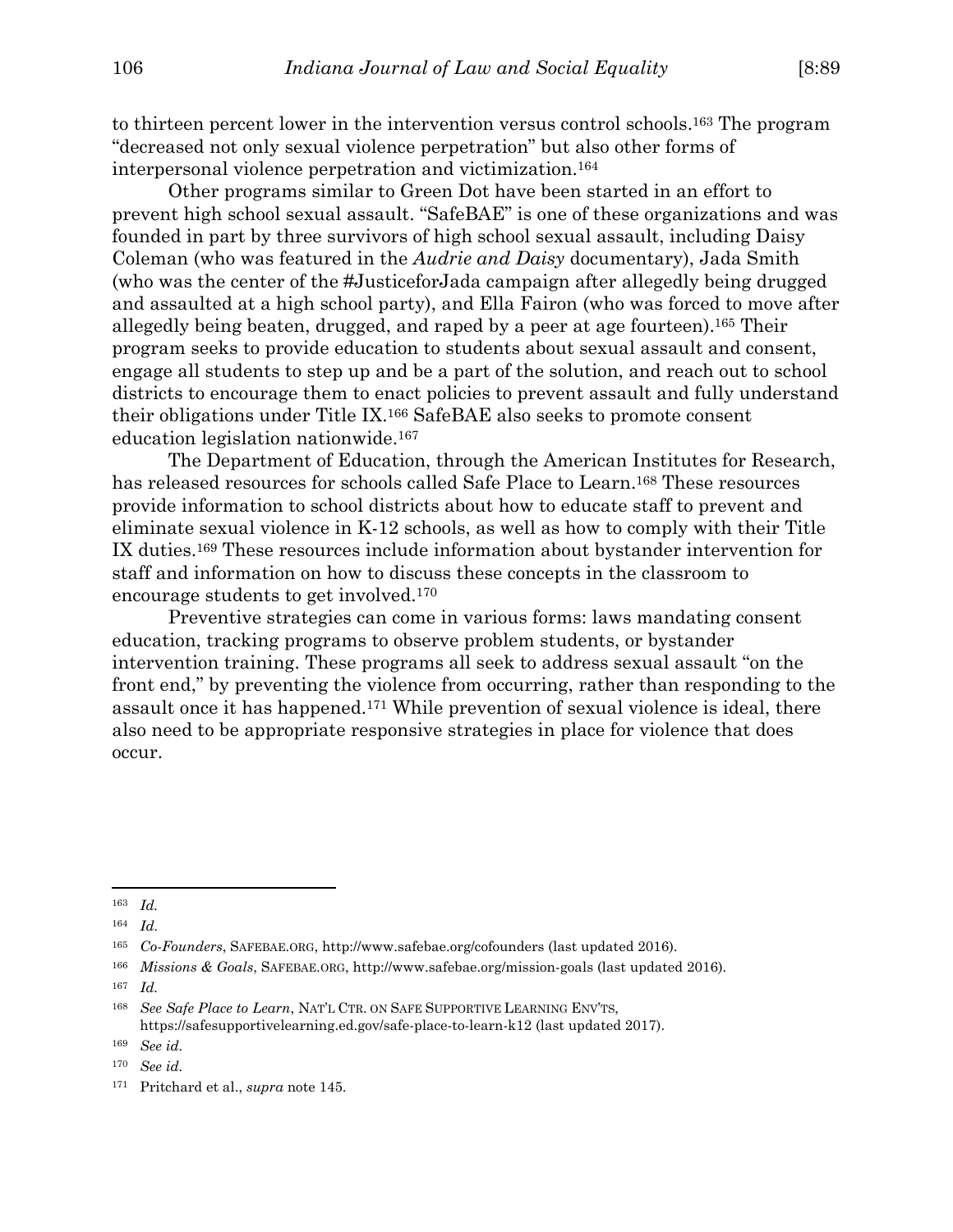#### **IV. POSSIBLE RESPONSIVE SOLUTIONS**

While the ultimate goal should be to prevent sexual assaults from occurring, in the event that they do happen (and, as statistics show, they will), appropriate responsive solutions need to be in place. These responsive solutions should include mandatory tracking and dissemination of data, mandatory school policy, and the possible use of technology to better report and address sexual assaults.

## *A. Mandatory Tracking and Dissemination of Data*

As noted above, part of the reason compiling data on high school sexual assault is so difficult is because there is no mandatory requirement for K-12 schools to track sexual assaults that occur on school grounds or that involve current students.172 This lack of mandated tracking is different than federally-funded colleges and universities, which are required under the Clery Act to track and report instances of sexual assaults (and other crimes) to staff and students yearly.173 For the reasons outlined below, the requirements of the Clery Act should be expanded to K-12 schools in order to better track instances and ensure that the assaults are responded to appropriately.

First, it is necessary to understand why the Clery Act was enacted and what the Act requires colleges and universities to do. The Clery Act was created in response to the 1986 rape and murder of Jeanne Clery in her college dorm room.174 Her parents were not aware of the danger that she was in on the campus and, therefore, sought to introduce legislation requiring colleges and universities to be more transparent about violent incidents on campus and student safety.175 In 1990, the Clery Act was passed as a part of the Student Right-to-Know and Campus Security Act.176 The Act has since been amended a number of times, most recently by the Campus SaVE Act, which expanded the law to include mandatory training as well as reporting and tracking.<sup>177</sup>

The Clery Act requires federally-funded colleges and universities to distribute an Annual Security Reporting to students and staff every October.178 This report must include "statistics of campus crime for the preceding three calendar

<sup>172</sup> *See* Stein, *supra* note 41, at 35.

<sup>173</sup> Clery Act, Pub L. No. 101-542, 104 Stat. 2381 (codified as amended at 20 U.S.C. § 1092(f)); Institutional Security Policies and Crime Statistics, 34 C.F.R. § 668.46 (2014); *see also Summary of the Jeanne Clery Act*, CLERY CTR., https://clerycenter.org/policy-resources/the-clery-act/ (last updated 2020).

<sup>174</sup> *About*, CLERY CTR., https://clerycenter.org/about-page/ (last updated 2020).

<sup>175</sup> *Id.*

<sup>176</sup> Alison Kiss & Abigail Boyer, *2013 VAMA Amendments to Clery: What You Need to Know*, CLERY CTR., https://www.ohiohighered.org/sites/ohiohighered.org/files/uploads/CampusSafety/2013%20VAWA%20Amen dments%20to%20Clery%20Webinar%20Slides.pdf (last modified 2013).

<sup>177</sup> The Campus SaVE Act passed as part of the Violence Against Women Act Reauthorization of 2013, Pub. L. No. 113-4, 127 Stat. 54. *See Frequently Asked Questions*, CAMPUS SAVE ACT, http://thecampussaveact.com/faq/ (last visited Jan. 9, 2020).

<sup>178</sup> CLERY CTR., *Summary*, *supra* note 173.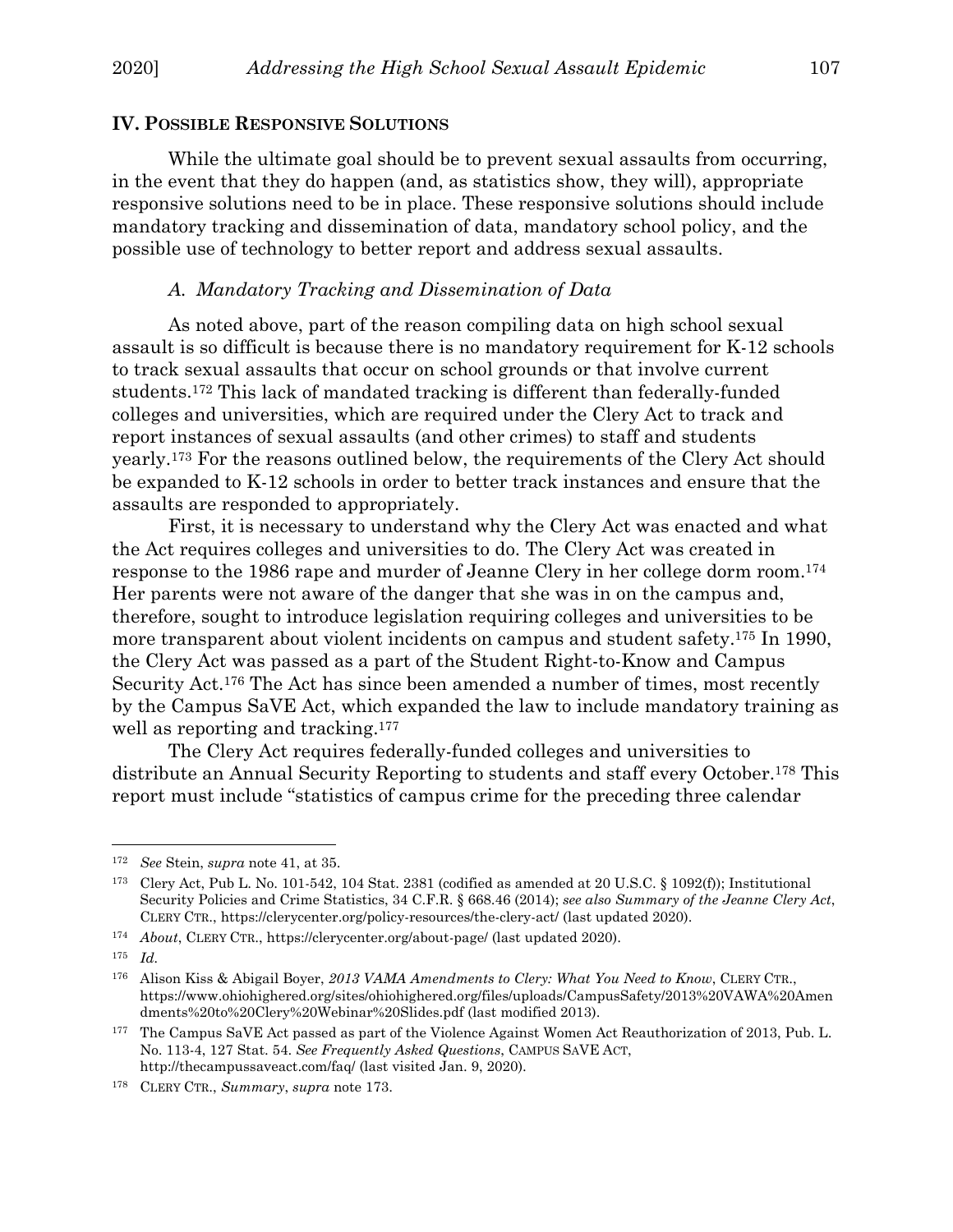years, plus details about efforts taken to improve campus safety."179 These reports must also include policy statements related to sexual assault, domestic or dating violence, and stalking.180

 As K-12 schools are not uniformly required under the Clery Act to track or report such statistics, states differ greatly in how they require tracking or reporting. Eighteen states require no reporting or tracking whatsoever.181 Of the thirty-two states that do require some form of tracking, the requirements that trigger reporting can range from any assault occurring on school grounds or at schoolsponsored events to only the assaults that result in the expulsion of a student.<sup>182</sup> This can result in misleading reports; for example, a school district in Michigan reported no sexual assaults because none led to expulsion, despite the fact that a student was criminally prosecuted and suspended for sexual misconduct.183 Educational officials from a half-dozen states reported to the Associated Press that their school district's reported assaults did not reflect the full extent of their sexual assault problem, and a number of school districts reported no sexual assaults when the Associated Press was able to identify cases through public records or news sources.184

 The current state of unregulated reporting185 and tracking of sexual assaults in K-12 schools results in a lack of complete, consistent, and reliable information.186 This can lead to both parents and school districts underestimating the magnitude of the problem and the risk that the students face.187 Additionally, it absolves the schools of being held accountable for improving student safety and having effective sexual assault policies in place. For these reasons, a law similar to the Clery Act should be passed, requiring schools to not only accurately report and track sexual assaults, but to report policies in place to respond to this violence.

## *B. Mandatory Sexual Assault Training and Policies*

 As noted above, the Clery Act was amended in 2013 in the "most dramatic expansion to sexual violence reporting and policy since 1992."188 This amendment, called the Campus SaVE Act, required that all federally-funded postsecondary

 $\overline{a}$ 

184 *Id.* 

<sup>179</sup> *Id.* 

<sup>180</sup> *Id.* 

<sup>181</sup> *See* Dunklin et al., *supra* note 42.

<sup>182</sup> *See id.* 

<sup>183</sup> *Id*.

<sup>185</sup> Schools are required to report to either the police or child protective services instances of sexual misconduct involving minors. *See* Tierney Sneed, *High Schools and Middle Schools Are Failing Victims of Sexual Assault*, U.S. NEWS (Mar. 5, 2015, 12:01 AM), https://www.usnews.com/news/articles/2015/03/05/highschools-and-middle-schools-are-failing-victims-of-sexual-assault. However, here I am talking about reporting publicly to students and staff.

<sup>186</sup> *See* Dunklin et al., *supra* note 42.

<sup>187</sup> *See id.*

<sup>188</sup> Kiss & Boyer, *supra* note 176.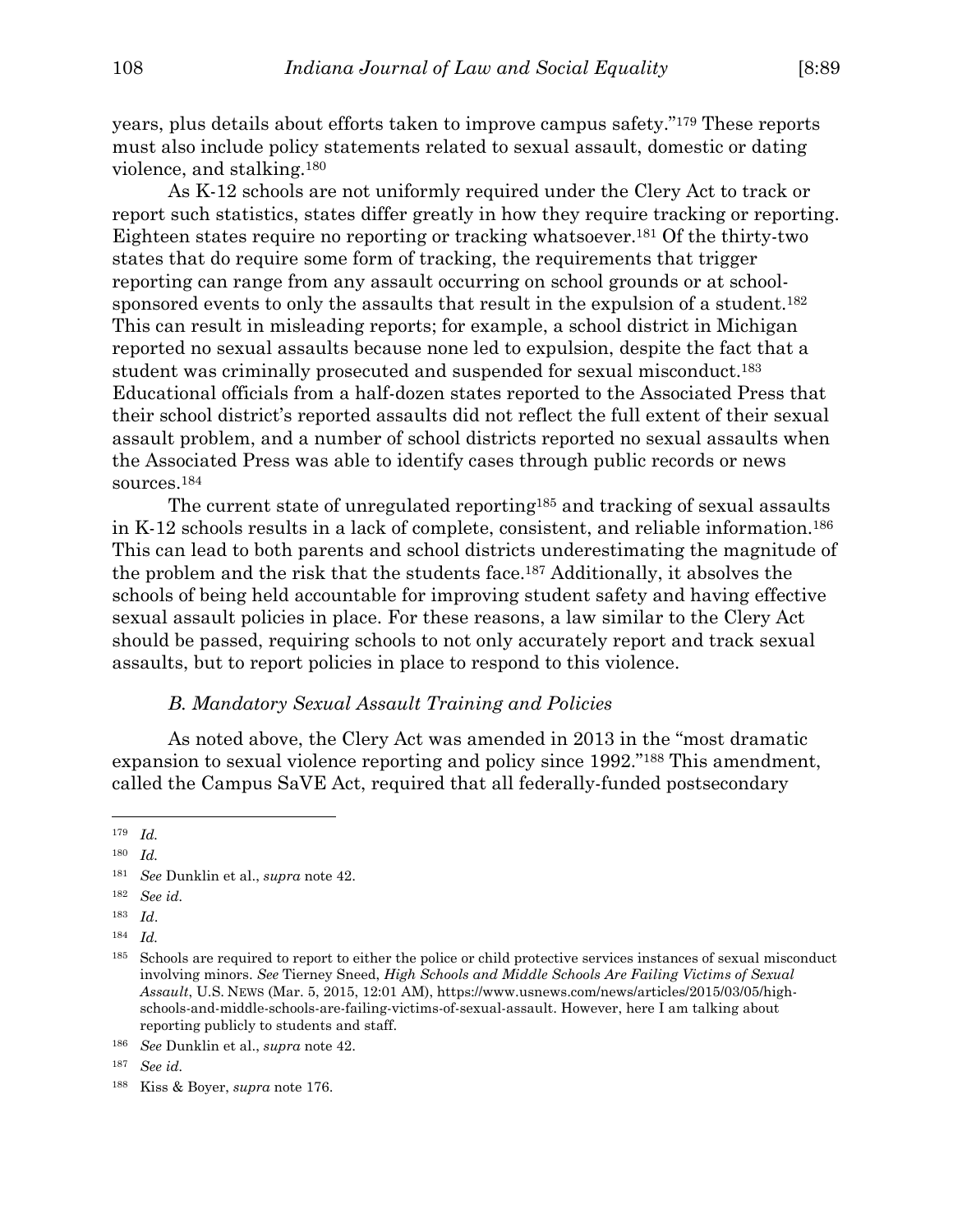institutions provide sexual assault training for students, faculty, and staff.189 This training includes preventive measures, similar to what was discussed in the previous section, including bystander intervention, and alerting students to highrisk situations and how to avoid them.190 This training also includes several responsive measures. Schools are required to include legal definitions of consent, domestic violence, dating violence, sexual assault, stalking, and victim protection measures.191 Schools are required to train students, staff, and faculty about the school's policy regarding sexual misconduct and the sanctions that follow should those policies be violated.192 Procedures include disciplinary process that provide fair and impartial investigation and resolution, policies ensuring fairness for the accuser and the accused, and a written decision distributed to the parties that includes information about the appeal process.193

 The Campus SaVE Act provides that the school inform students that a victim's confidentiality will be protected, and the training should be customized to include both on- and off-campus resources for victims, including the right to seek assistance from campus authorities as well as judicial restraining and no-contact orders.194 Finally, the Campus SaVE Act provides for ongoing prevention and awareness campaigns for students and faculty of the colleges and universities.195

 There is no such law requiring training and response policy from K-12 schools—instead, the policies are decentralized and "vary state by state and even school district by school district."196 The policies, and who is responsible for executing them should an assault be reported, can even vary from school to school.197 Despite this variation, "[w]hat is constant is that, in many places, the guidelines regarding sexual violence are not sufficient. For instance . . . more than 80 percent of high school guidance counselors say they feel ill-equipped to deal with reports of abuse on their campuses."198

 Having a federal law mandating that policies are in place would ensure that high schools are prepared to address reports of sexual violence when they occur, both by disciplining students who perpetrate sexual violence and providing support and resources for students who are victim to it.199 In the absence of any federal law, an advocate named Erin Merryn is working to encourage state legislatures to pass

<sup>189</sup> *Campus SaVE Act*, END RAPE ON CAMPUS, https://endrapeoncampus.org/the-campus-save-act (last visited Aug. 17, 2019).

<sup>190</sup> *See id.*

<sup>191</sup> *See New Requirements Imposed by the Violence Against Women Reauthorization Act*, AM. COUNCIL ON EDUC. (Apr. 1, 2014), https://www.acenet.edu/news-room/Documents/VAWA-Summary.pdf.

<sup>192</sup> *Id.* 

<sup>193</sup> *Id.* 

<sup>194</sup> *Id.* 

<sup>195</sup> *Id.* 

<sup>196</sup> Sneed, *supra* note 185.

<sup>197</sup> *Id.*

<sup>198</sup> *Id.* 

<sup>199</sup> *Id.*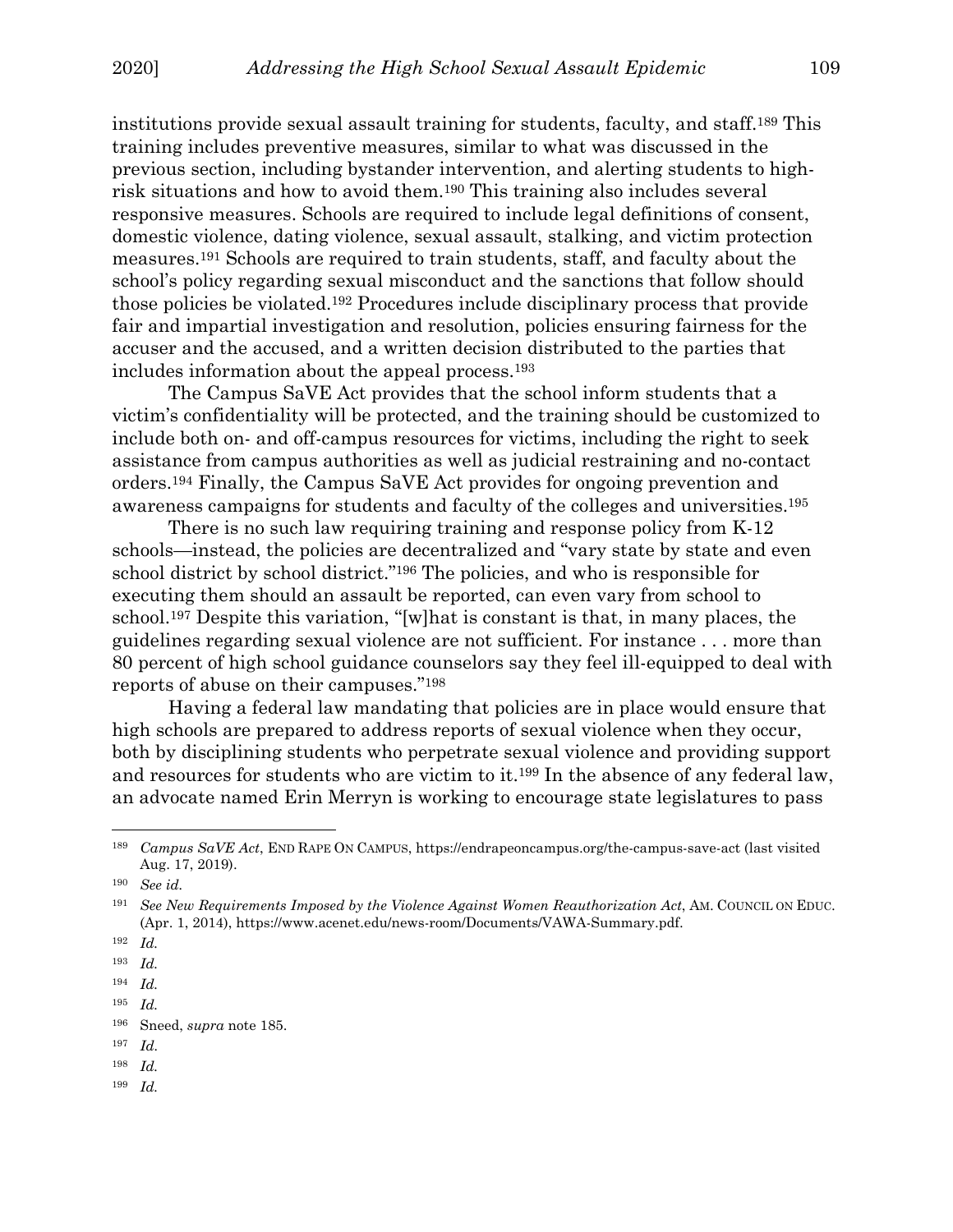Erin's Law.200 Erin's Law would require that all public schools implement a sexual abuse program that imposes three requirements on preK-12 schools. First, students are taught age-appropriate techniques to identify and report sexual abuse. Second, school personnel are trained in responding to sexual abuse. Third, parents and guardians are taught warning signs of sexual abuse, plus referral and resource information.201 What is taught in these trainings, and how they are implemented, will depend on the exact language of the law that each state legislature chooses to enact.202

 While Erin's Law is certainly a step towards identifying and addressing sexual abuse, it is centered on identifying sexual abuse in younger children,203 which requires different policy and procedure than a sexual assault on a high school student may warrant. Michelle Rodriquez, president and CEO of the Sexuality Information and Education Council of the United States, has said that "[i]f a student told a teacher her father was raping her, they would know what to do . . . [w]hen a student discloses something happened on a date, or with someone they're interested in, for teachers that gets a little murkier."204 While Erin's Law could be used as a model, training should be specific to identifying sexual assault as it occurs between peers or when the victim is an older student. These warning signs may be different than those of sexual abuse in children.

 A model for a more age-appropriate sexual assault response law can be found in New York's "Enough is Enough" law. This legislation "requires all colleges to adopt a set of comprehensive procedures and guidelines, including a uniform definition of affirmative consent, a statewide amnesty policy, and expanded access to law enforcement."205 This affirmative consent policy requires that schools adopt a uniform definition of consent, defined as "knowing, voluntary, and mutual decision among all participants to engage in sexual activity."206 Implemented in high schools, this could serve as a rule for students that would remove some of the ambiguity that currently surrounds the idea of consent. This Comment acknowledges that this definition of consent may differ from the state's legal definition of consent. State definitions of sexual assault and consent vary widely; some states do not have a definition for consent on the books but have other criteria for sexual assault.207 While not uncontroversial, this affirmative consent standard can set boundaries for

<sup>200</sup> *What is Erin's Law?*, ERIN'S LAW, http://www.erinslaw.org/erins-law/ (last visited Sept. 22, 2019). 201 *Id.*

<sup>202</sup> *FAQs*, ERIN'S LAW, http://www.erinslaw.org/faqs/ (last visited 2019).

<sup>203</sup> *What is Erin's Law?*, *supra* note 200.

<sup>204</sup> Sneed, *supra* note 185.

<sup>205</sup> Press Release, N.Y. State, Governor Cuomo Signs "Enough Is Enough" Legis. to Combat Sexual Assault on Coll. & Univ. Campuses (July 7, 2015), https://www.governor.ny.gov/news/governor-cuomo-signs-enoughenough-legislation-combat-sexual-assault-college-and-university.

<sup>206</sup> *Id.*

<sup>207</sup> *How Does Your State Define Consent?*, RAINN (Mar. 27, 2016), https://www.rainn.org/news/how-does-yourstate-define-consent. For a state-by-state comparison tool of consent and other sexual assault laws, see also *State Law Report Generator,* RAINN, https://apps.rainn.org/policy/ (last updated 2019).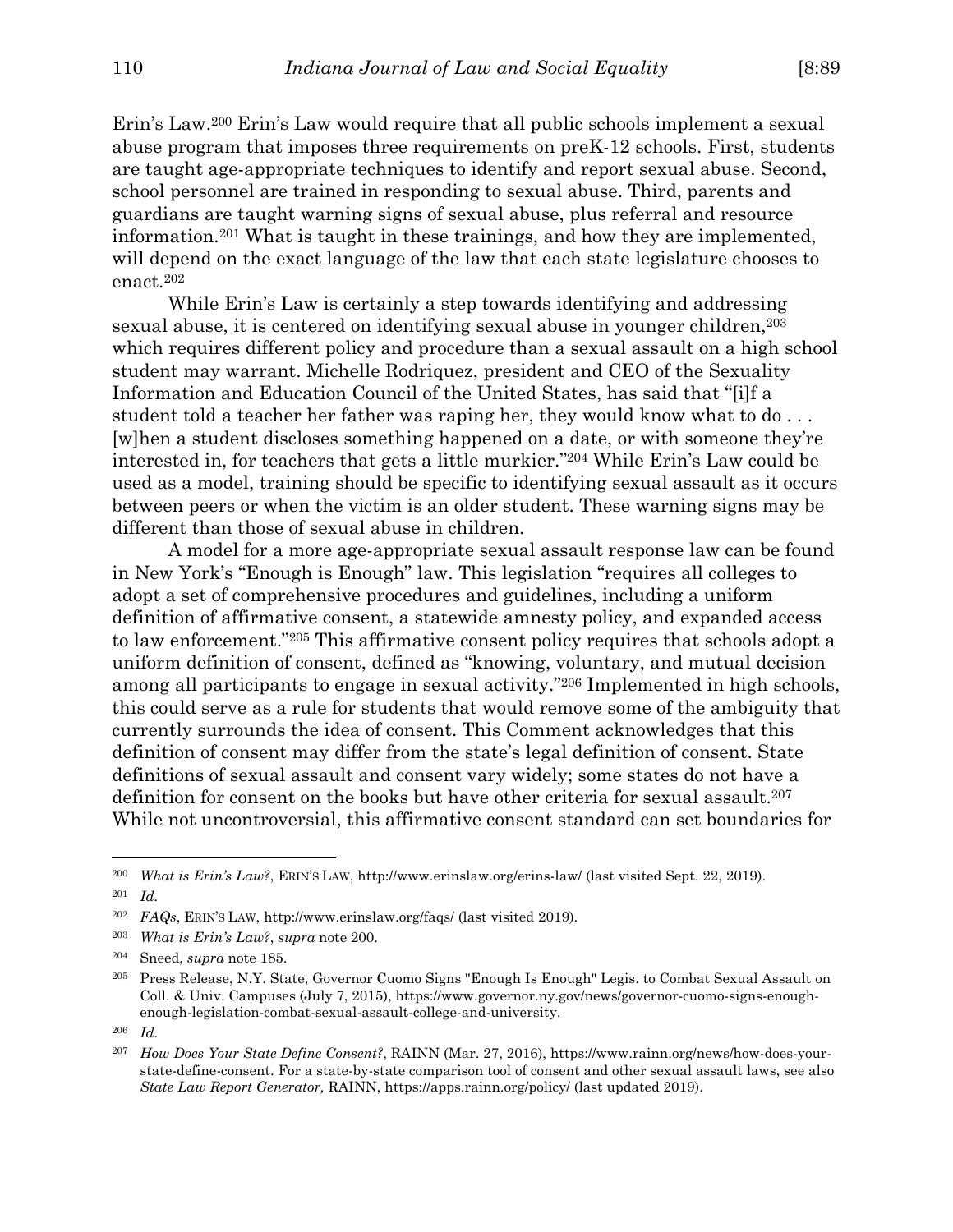students by requiring that those individuals engaging in sexual activity be held responsible for confirming that their partner is a willing participant.208

An amnesty policy (similar to the one included in New York's law) would require that students reporting sexual assault be exempt from certain disciplinary action for violating drug and alcohol policies.209 This could prevent students from feeling as though their high school retaliated against them when reporting an assault that occurred while drinking.210 Finally, the requirement that colleges work with state police, who have been specially trained in dealing with sexual assault victims, when applied to high schools, could potentially address the problem of underreporting that currently exists surrounding high school sexual assault.211

 Enacting a federal law that requires training for students, staff, and faculty, could provide a better system for supporting student victims of sexual assault. Additionally, such policies would ensure that students who may perpetrate sexual violence are appropriately aware of the sanctions and are disciplined if necessary.

## *C. Utilizing Technology in Reporting*

When it comes to addressing sexual violence, it is necessary that students report assaults when they occur. There are two technology companies that have created resources meant to encourage student reporting.212 As the Associated Press reports, "[t]he same technology that keeps kids glued to their smart phones [can be used by] schools as protection against sexual assaults."213 The policies and trainings could potentially utilize one or more of these technologies to engage students and streamline reports to administration, who can then respond to events immediately as they occur, instead of having to wait for word of mouth.214

 The first technology is an app called "STOPit," created after the suicide of fifteen-year-old Amanda Todd, who was harassed after a topless photograph of her was shared with classmates.<sup>215</sup> This app allows for anonymous reporting and messaging, so students who do not feel comfortable identifying themselves or going to the administration can still report incidents when they occur.<sup>216</sup> Students can send reports consisting of text, images, and videos to administrators. Administrators are then equipped with "STOPit Admin," which is a

<sup>208</sup> *See* Jaclyn Friedman, *Adults Hate 'Yes Means Yes' Laws. The College Students I Meet Love Them.*, WASH. POST (Oct. 14, 2015, 6:00 AM), https://www.washingtonpost.com/posteverything/wp/2015/10/14/adults-hateaffirmative-consent-laws-the-college-students-i-meet-love-them/?utm\_term=.50463be4fed7.

<sup>209</sup> Press Release, N. Y. State, *supra* note 205.

<sup>210</sup> *See* Stahl, *supra* note 100.

<sup>211</sup> *See* Press Release, N.Y. State, *supra* note 205; *see* Sneed, *supra* note 185.

<sup>212</sup> *See* Robin McDowell, *Schools Using Smart Phone Technology Against Sex Assaults*, ASSOCIATED PRESS: SCHOOLHOUSE SEX ASSAULT (May 22, 2017), https://www.ap.org/explore/schoolhouse-sex-assault/schoolsusing-smart-phone-technology-against-sex-assaults.html.

<sup>213</sup> *Id.* 

<sup>214</sup> *Id.* 

<sup>215</sup> McDowell, *supra* note 212.

<sup>216</sup> *STOPit FAQs*, STOPIT, http://stopitsolutions.com/about-stopit/ (last updated 2019).